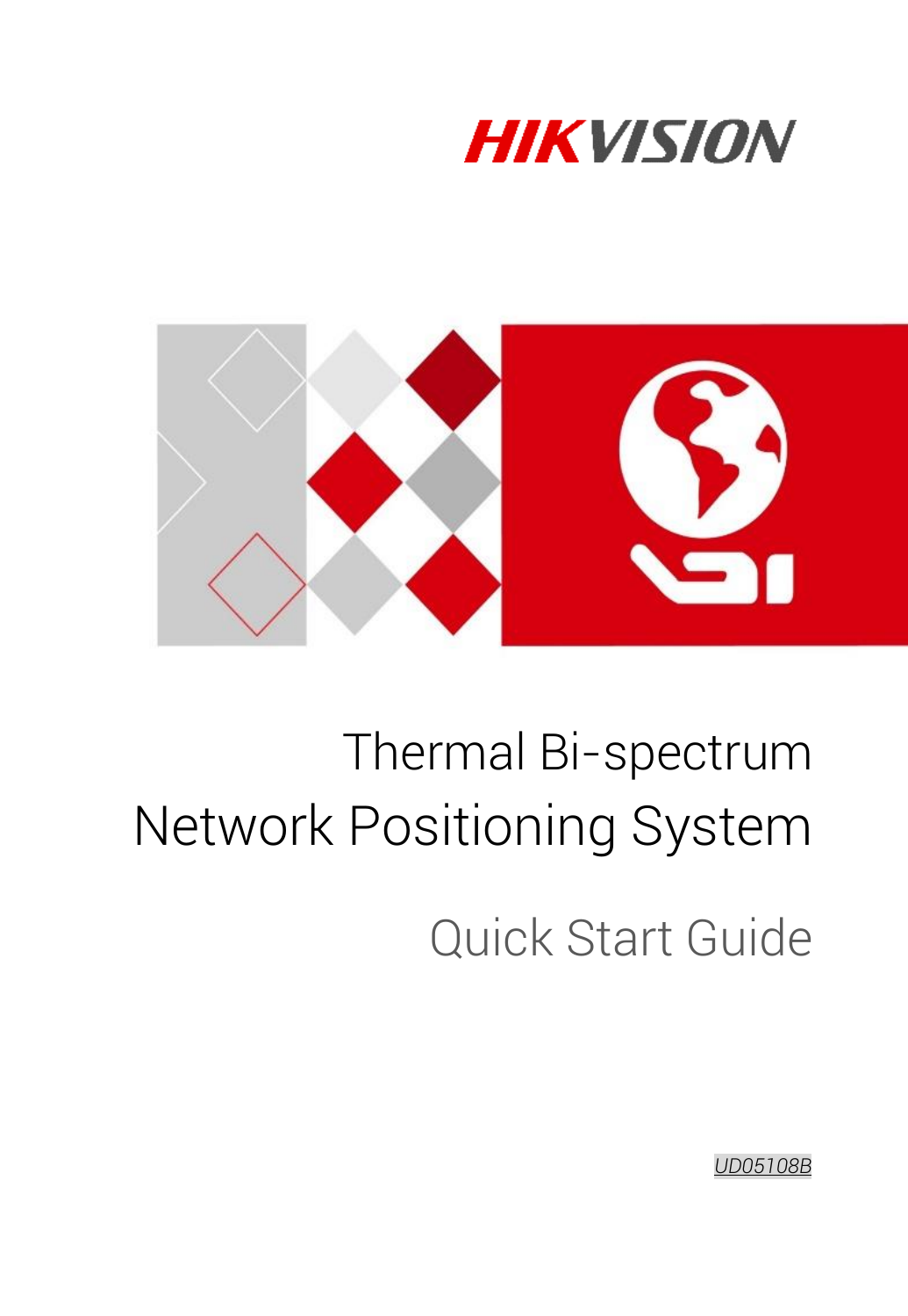#### Quick Start Guide

COPYRIGHT © 2017 Hangzhou Hikvision Digital Technology Co., Ltd.

### ALL RIGHTS RESERVED.

Any and all information, including, among others, wordings, pictures, graphs are the properties of Hangzhou Hikvision Digital Technology Co., Ltd. or its subsidiaries (hereinafter referred to be "Hikvision"). This user manual (hereinafter referred to be "the Manual") cannot be reproduced, changed, translated, or distributed, partially or wholly, by any means, without the prior written permission of Hikvision. Unless otherwise stipulated, Hikvision does not make any warranties, guarantees or representations, express or implied, regarding to the Manual.

#### About this Manual

This Manual is applicable to Thermal Bi-spectrum Network Positioning System. The Manual includes instructions for using and managing the product. Pictures, charts, images and all other information hereinafter are for description and

explanation only. The information contained in the Manual is subject to change, without notice, due to firmware updates or other reasons. Please find the latest version in the company website [\(http://overseas.hikvision.com/en/\)](http://overseas.hikvision.com/en/).

Please use this user manual under the guidance of professionals.

### Trademarks Acknowledgement

**HIKVISION** and other Hikvision's trademarks and logos are the properties of Hikvision in various jurisdictions. Other trademarks and logos mentioned below are the properties of their respective owners.

### Legal Disclaimer

TO THE MAXIMUM EXTENT PERMITTED BY APPLICABLE LAW, THE PRODUCT DESCRIBED, WITH ITS HARDWARE, SOFTWARE AND FIRMWARE, IS PROVIDED "AS IS", WITH ALL FAULTS AND ERRORS, AND HIKVISION MAKES NO WARRANTIES, EXPRESS OR IMPLIED, INCLUDING WITHOUT LIMITATION, MERCHANTABILITY, SATISFACTORY QUALITY, FITNESS FOR A PARTICULAR PURPOSE, AND NON-INFRINGEMENT OF THIRD PARTY. IN NO EVENT WILL HIKVISION, ITS DIRECTORS, OFFICERS, EMPLOYEES, OR AGENTS BE LIABLE TO YOU FOR ANY SPECIAL, CONSEQUENTIAL, INCIDENTAL, OR INDIRECT DAMAGES, INCLUDING, AMONG OTHERS, DAMAGES FOR LOSS OF BUSINESS PROFITS, BUSINESS INTERRUPTION, OR LOSS OF DATA OR DOCUMENTATION, IN CONNECTION WITH THE USE OF THIS PRODUCT, EVEN IF HIKVISION HAS BEEN ADVISED OF THE POSSIBILITY OF SUCH DAMAGES.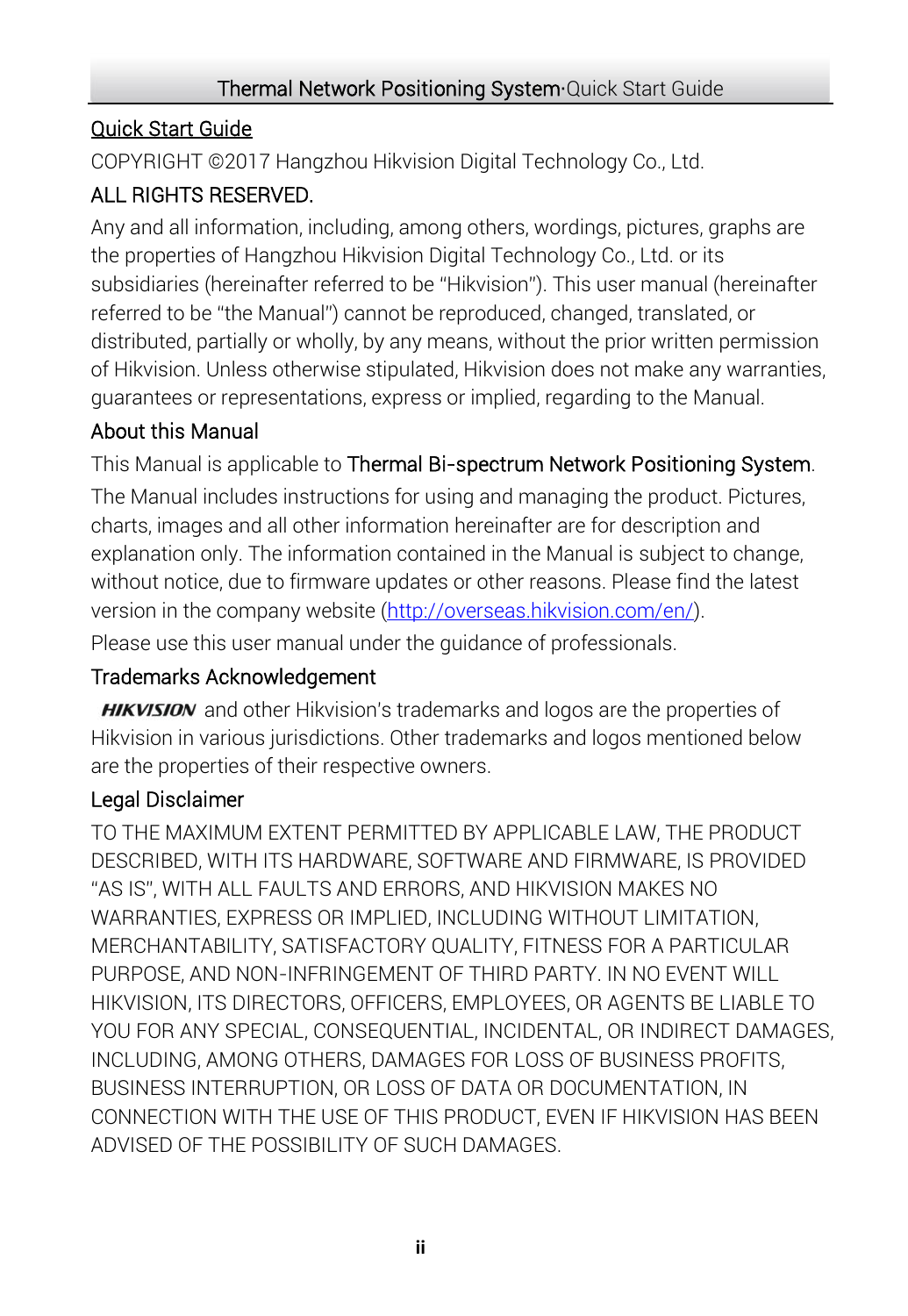REGARDING TO THE PRODUCT WITH INTERNET ACCESS, THE USE OF PRODUCT SHALL BE WHOLLY AT YOUR OWN RISKS. HIKVISION SHALL NOT TAKE ANY RESPONSIBILITES FOR ABNORMAL OPERATION, PRIVACY LEAKAGE OR OTHER DAMAGES RESULTING FROM CYBER ATTACK, HACKER ATTACK, VIRUS INSPECTION, OR OTHER INTERNET SECURITY RISKS; HOWEVER, HIKVISION WILL PROVIDE TIMELY TECHNICAL SUPPORT IF REQUIRED. SURVEILLANCE LAWS VARY BY JURISDICTION. PLEASE CHECK ALL RELEVANT LAWS IN YOUR JURISDICTION BEFORE USING THIS PRODUCT IN ORDER TO ENSURE THAT YOUR USE CONFORMS THE APPLICABLE LAW. HIKVISION SHALL NOT BE LIABLE IN THE EVENT THAT THIS PRODUCT IS USED WITH ILLEGITIMATE PURPOSES.

IN THE EVENT OF ANY CONFLICTS BETWEEN THIS MANUAL AND THE APPLICABLE LAW, THE LATER PREVAILS.

### Regulatory Information FCC Information

FCC compliance: This equipment has been tested and found to comply with the limits for a Class A digital device, pursuant to part 15 of the FCC Rules. These limits are designed to provide reasonable protection against harmful interference when the equipment is operated in a commercial environment. This equipment generates, uses, and can radiate radio frequency energy and, if not installed and used in accordance with the instruction manual, may cause harmful interference to radio communications. Operation of this equipment in a residential area is likely to cause harmful interference in which case the user will be required to correct the interference at his own expense.

#### FCC Conditions

This device complies with part 15 of the FCC Rules. Operation is subject to the following two conditions:

1. This device may not cause harmful interference.

2. This device must accept any interference received, including interference that may cause undesired operation

EU Conformity Statement



This product and - if applicable - the supplied accessories too are marked with "CE" and comply therefore with the applicable harmonized European standards listed under the EMC Directive

2014/30/EU, the RoHS Directive 2011/65/EU.



2012/19/EU (WEEE directive): Products marked with this symbol cannot be disposed of as unsorted municipal waste in the European Union. For proper recycling, return this product to your local supplier upon the purchase of equivalent new equipment, or dispose of it at

designated collection points. For more information see: www.recyclethis.info.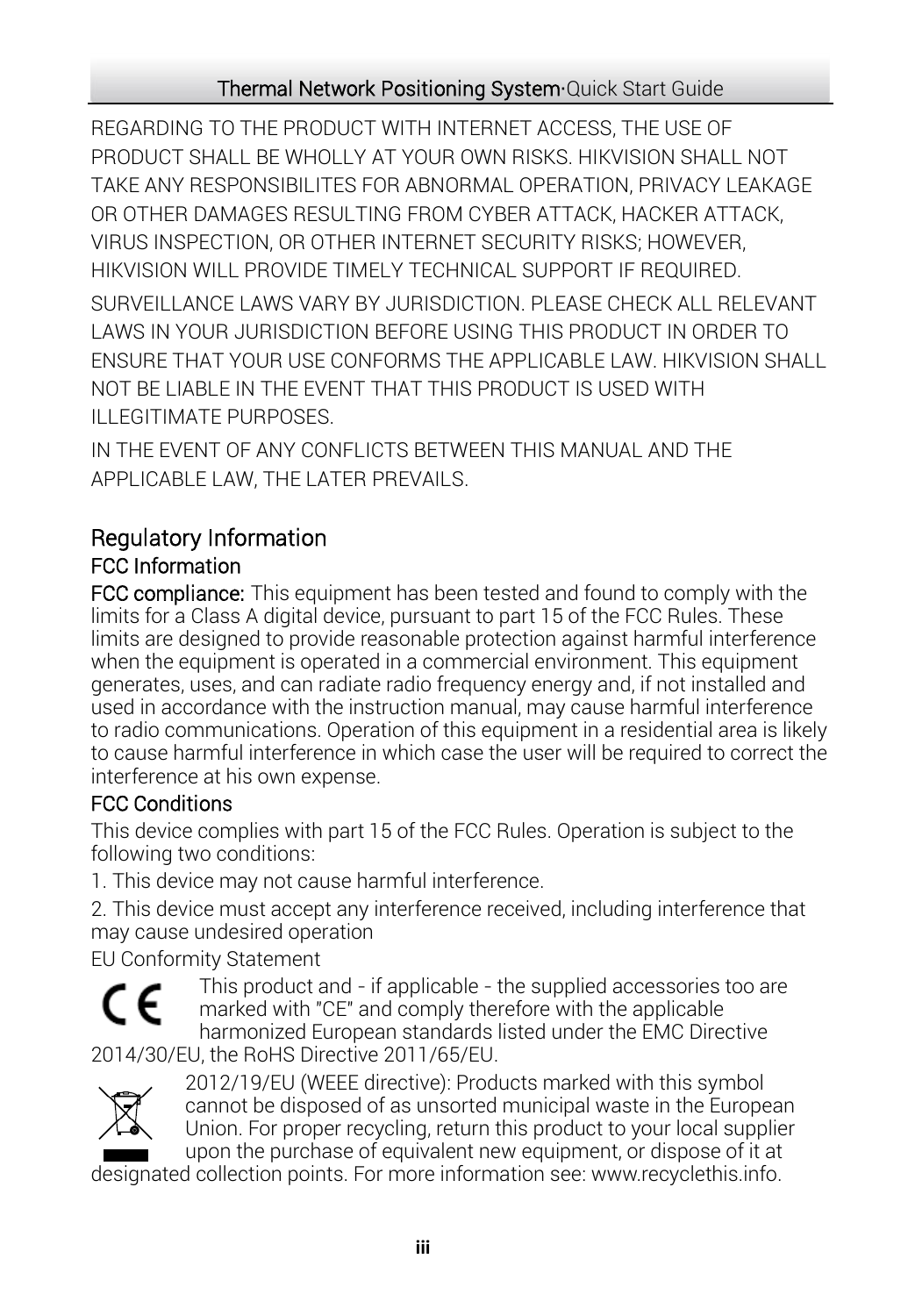

2006/66/EC (battery directive): This product contains a battery that cannot be disposed of as unsorted municipal waste in the European Union. See the product documentation for specific battery information. The battery is marked with this symbol, which may include lettering to indicate cadmium (Cd), lead (Pb), or mercury (Hg). For proper recycling,

return the battery to your supplier or to a designated collection point. For more information see[: www.recyclethis.info.](http://www.recyclethis.info/)

### Industry Canada ICES-003 Compliance

This device meets the CAN ICES-3 (A)/NMB-3(A) standards requirements.

### Safety Instruction

These instructions are intended to ensure that user can use the product correctly to avoid danger or property loss.

The precaution measure is divided into **Warnings** and **Cautions**:

Warnings: Neglecting any of the warnings may cause serious injury or death. Cautions: Neglecting any of the cautions may cause injury or equipment damage.

| <b>Warnings Follow</b> | <b>Cautions Follow these</b> |
|------------------------|------------------------------|
| these safequards       | precautions to prevent       |
| to prevent serious     | potential injury or          |
| injury or death.       | material damage.             |



- The device should be used in compliance with local laws and electrical safety regulations. Refer to the appropriate documentation for detailed information.
- The input voltage should conform to IEC60950-1 standard: SELV (Safety Extra Low Voltage) and the Limited Power Source (24 VAC/12 VDC). Refer to the appropriate documentation for detailed information.
- DO NOT connect multiple devices to one power adapter, to avoid over-heating or fire hazards caused by overload.
- Make sure the plug is properly connected to the power socket.
- If smoke, odor, or noise arises from the device, immediately turn off the power, unplug the power cable, and contact the service center.
- The installer and user are responsible for password and security configuration and its settings.
- Both internal and external grounds should be connected properly. (The cross section area of the grounding wire must be no less than 4 mm2, and no less than that of the phase connector).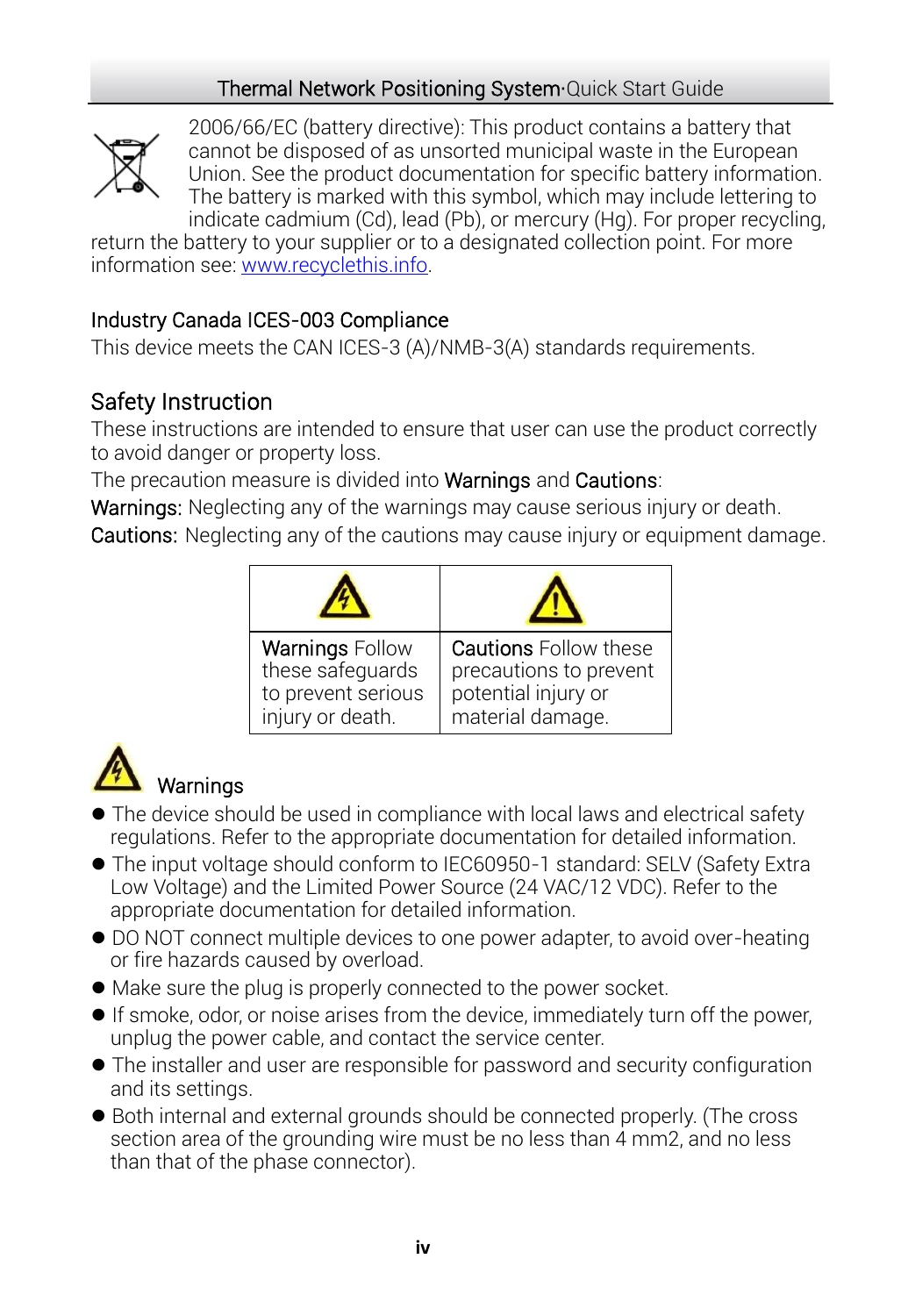## Cautions

- Do not drop the device or subject it to physical shock.
- Wipe the device gently with a clean cloth and a small quantity of ethanol, if necessary.
- Do not aim the lens at the sun or any other bright light.
- When any laser equipment is in use, make sure that the device lens is not exposed to the laser beam, or it may burn out.
- Do not expose the device to high electromagnetic radiation or extremely hot, cold, dusty, or damp environments.
- Place the device in a dry and well-ventilated environment.
- Keep non-waterproof devices away from liquids.
- Keep the device in original or similar packaging while transporting it.
- A few device components (e.g., electrolytic capacitor) require regular replacement. The average lifespan varies, so periodic checking is recommended. Contact your dealer for details.
- Improper use or replacement of the battery may result in explosion hazard. Replace with the same or equivalent type only. Dispose of used batteries in conformance with the instructions provided by the battery manufacturer.
- Never attempt to disassemble the device.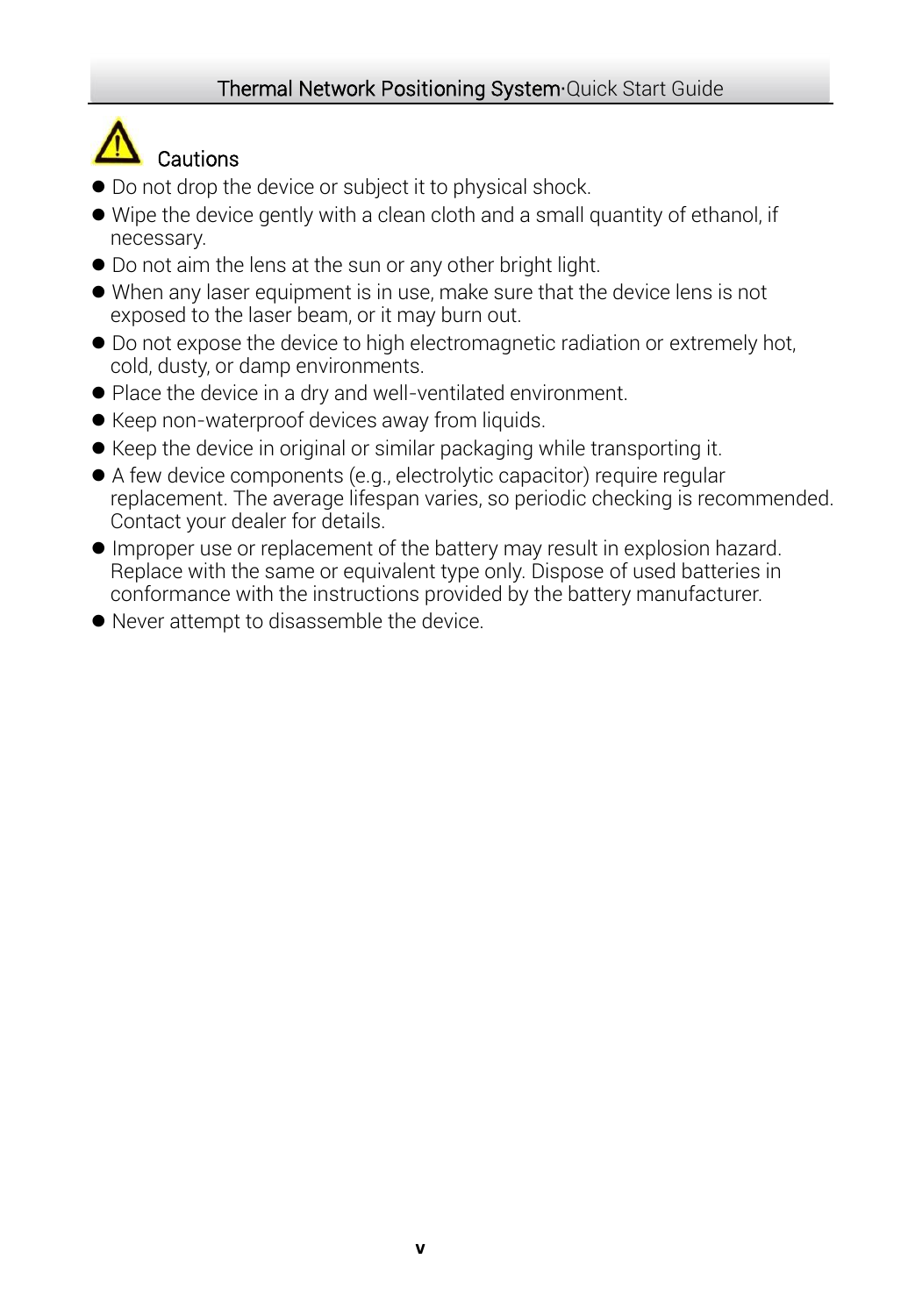### **Table of Contents**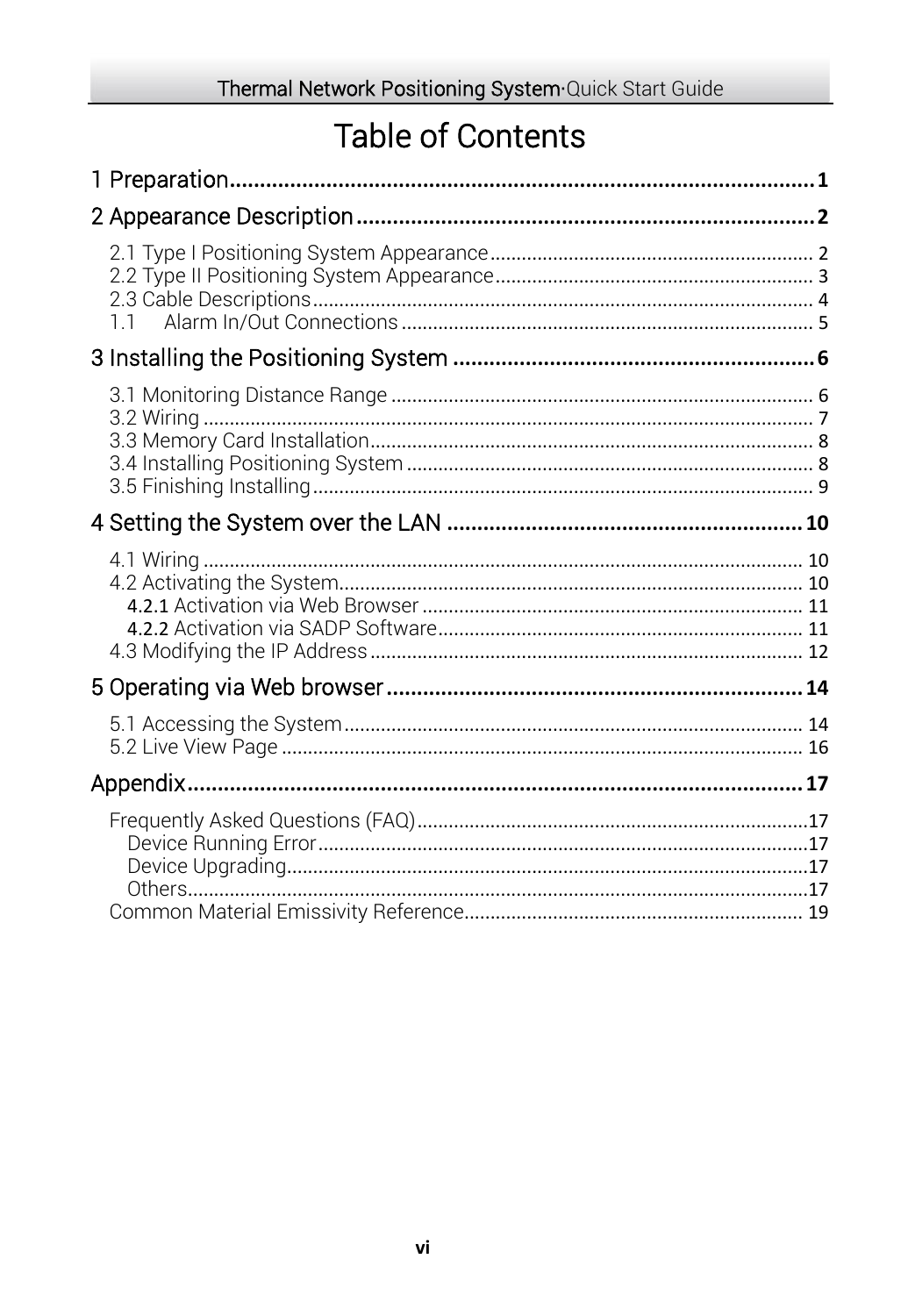## <span id="page-6-0"></span>1 Preparation

Basic Requirement

- All the electronic operation should be strictly compliance with the electrical safety regulations, fire prevention regulations and other related regulations in your local region.
- Check the package contents and make sure that the device in the package is in good condition and all the assembly parts are included.
- Use the system according to the working environment requirement.

Checking Installing Environment

- Be sure that there is enough space to install the positioning system and accessories.
- Make sure that the wall is strong enough to withstand at least 8 times the weight of the system and the mount.

Preparing Cables

- According to the actual network bandwidth, the Cat5 (in 100M) or Cat6 (100M above) is needed.
- When the Positioning System uses standard 24V AC power supply, the power cable should be American wire gauge 18 or above. The formula of the cross-section S ( $mm<sup>2</sup>$ ) and the maximum transmission distance L (m) of the bare wire is L=50\*S.
- Choose the video cable according to the transmission length. The video should meet the least demands as: 75Ω resistance; 100% copper core conducting wire; 95% weaving copper shield.
- RS485 communication cable, please refer to Appendix 2
- 24V AC power cable, please refer to Appendix 3

#### Preparing Tools

Before installation, please prepare the tools needed, such as the expansion screws, electric hammer, electric drill, wrench, screwdriver, electroprobe and network cable.

Original Packaging

When you unpack the positioning system, please keep the original package properly, in case of returning or repairing the positioning system, you can pack the positioning system with the package.

*Note:* The user should be responsible for any damage caused when transporting with unoriginal package.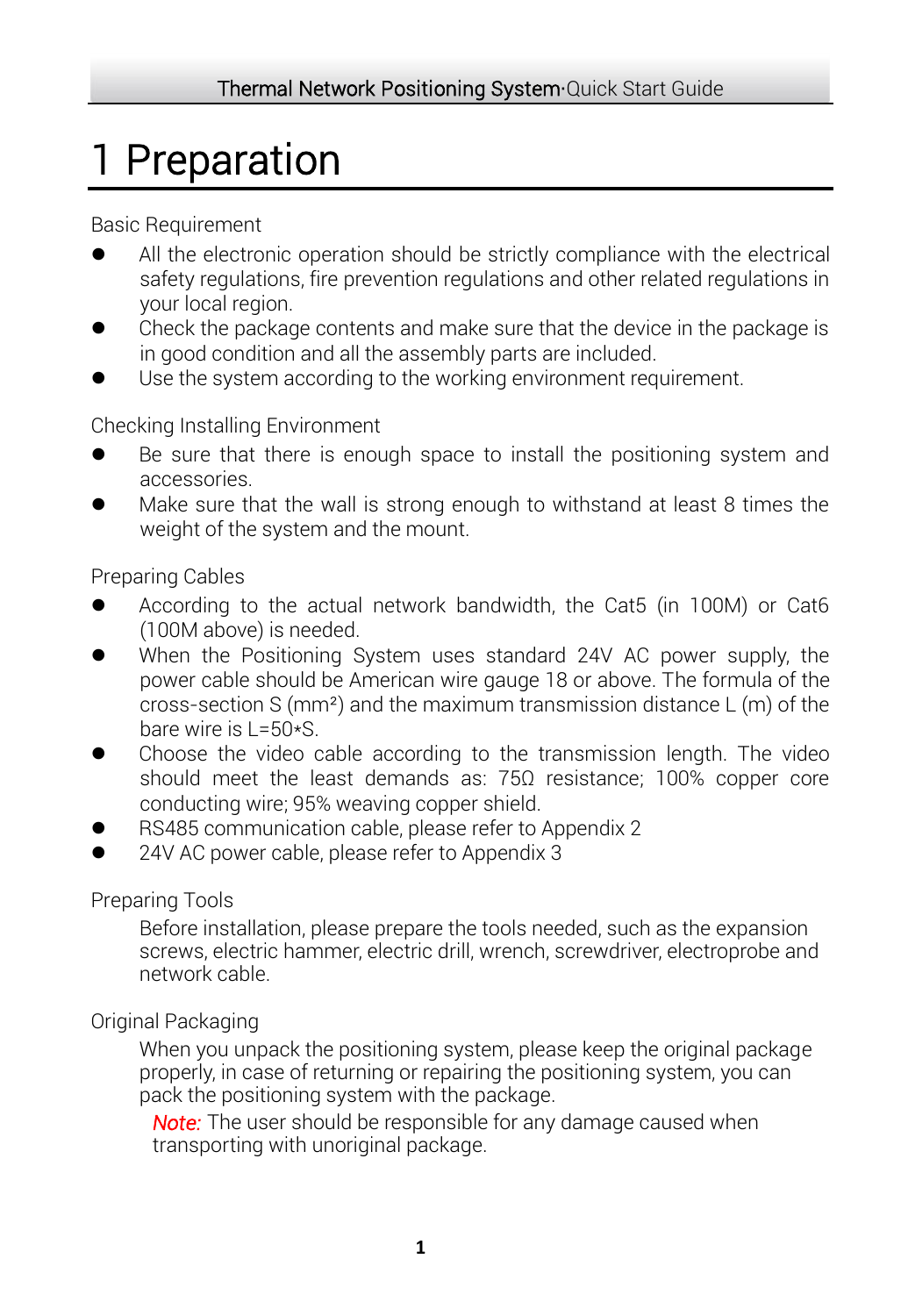## <span id="page-7-0"></span>2 Appearance Description

There are two kinds of thermal network positioning systems: Type I positioning system, and Type II positioning system. The appearance description of two cameras are shown below.

### <span id="page-7-1"></span>2.1 Type I Positioning System Appearance

Refer to the following figures for Type I thermal positioning system overview and dimensions.



Figure 2-1 Type I Thermal Positioning System Overview



Figure 2-2 Type I Thermal Positioning System Dimensions (1)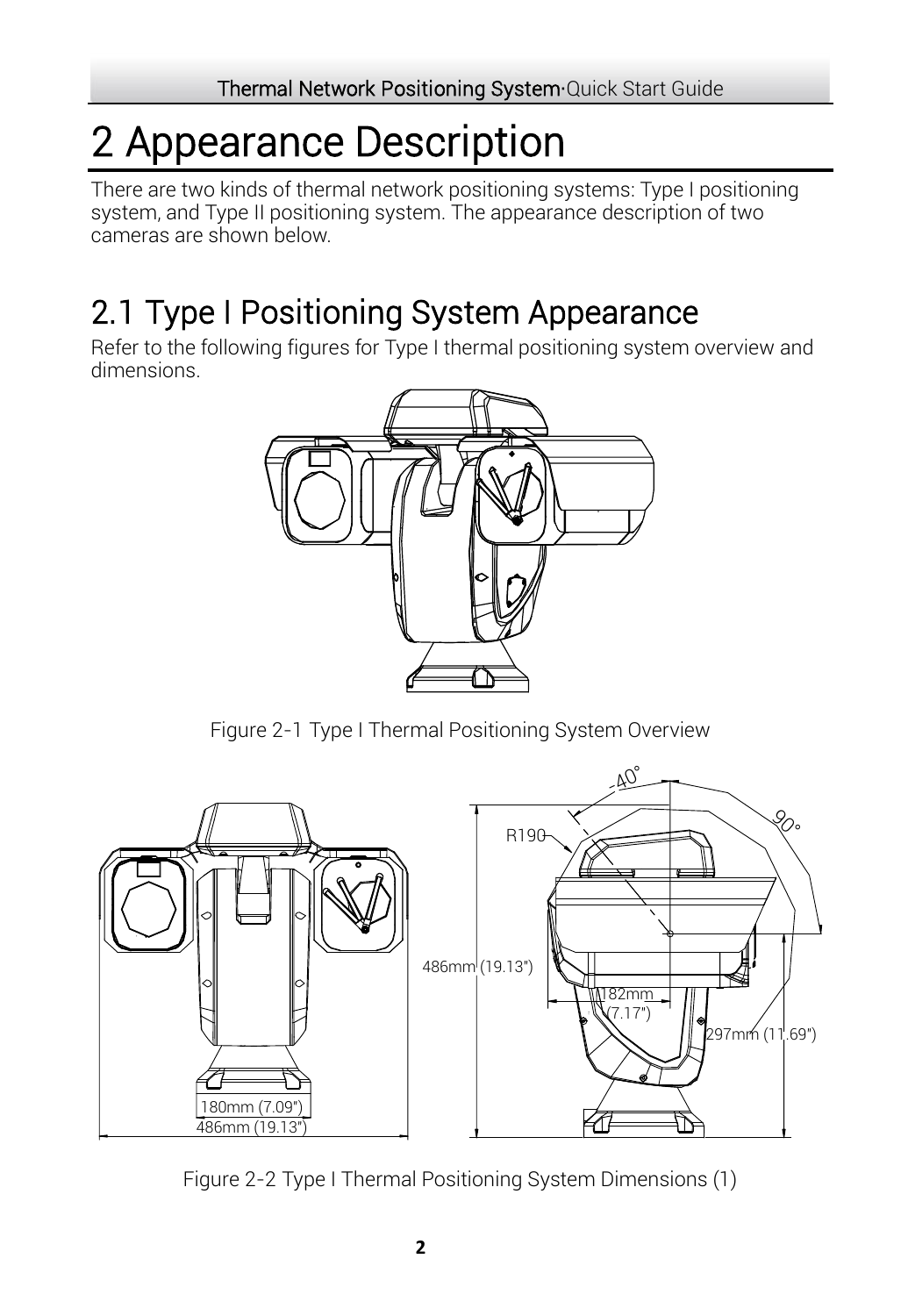

Figure 2-3 Type I Thermal Positioning System Dimensions (2)

### <span id="page-8-0"></span>2.2 Type II Positioning System Appearance

Refer to the following figures for Type II thermal positioning system overview and dimensions.



Figure 2-4 Type II Thermal Positioning System Overview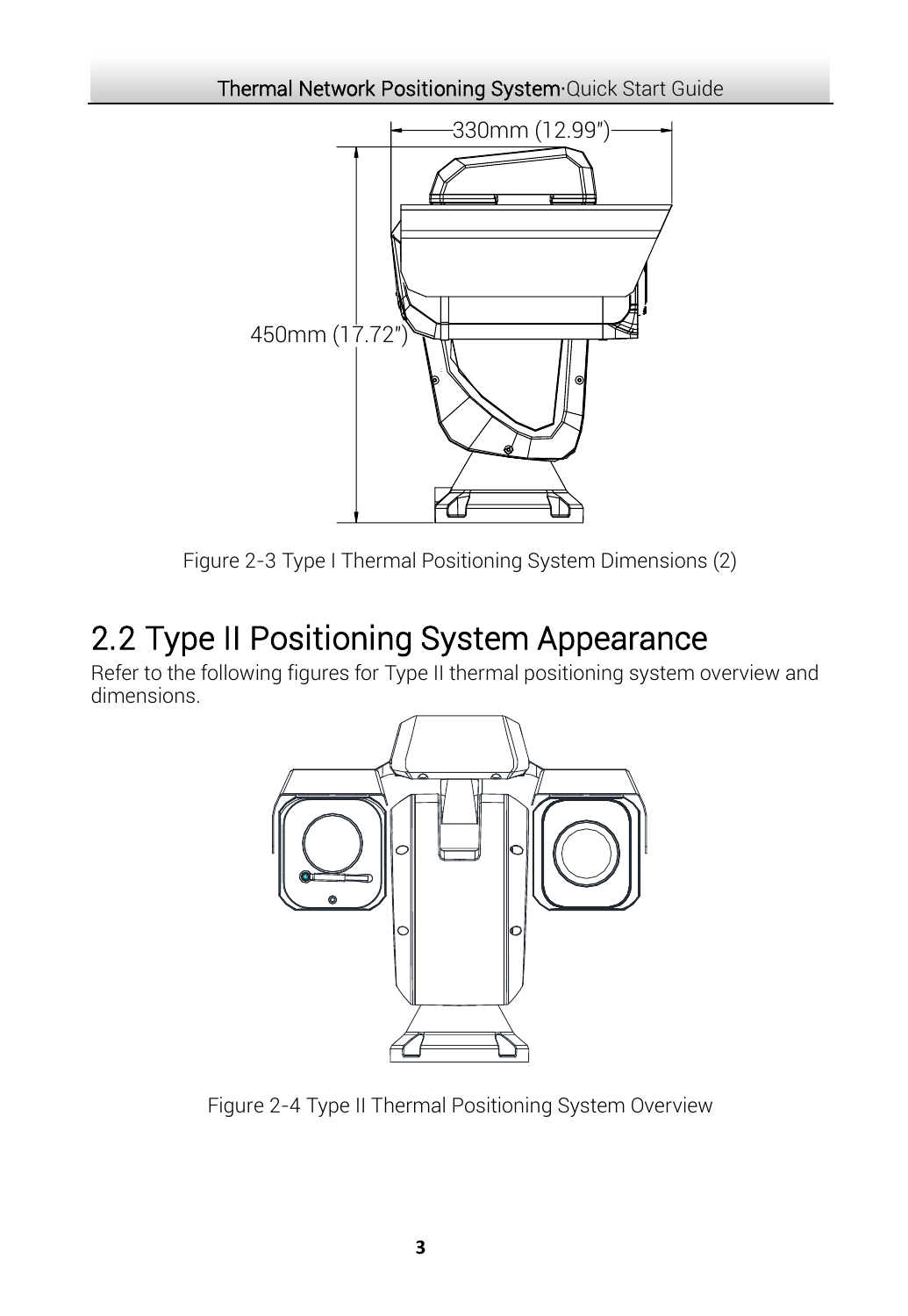

Figure 2-5 Type II Thermal Positioning System Dimensions (1)



Figure 2-6 Type II Thermal Positioning System Dimensions (2)

### <span id="page-9-0"></span>2.3 Cable Descriptions

The cable interfaces of positioning system are shown in [Figure 2-7.](#page-10-1) The cables of RS-485, power supply, alarm inputs, alarm outputs, etc. are distinguished by different colors. Please refer to the labels attached on the cables for identification.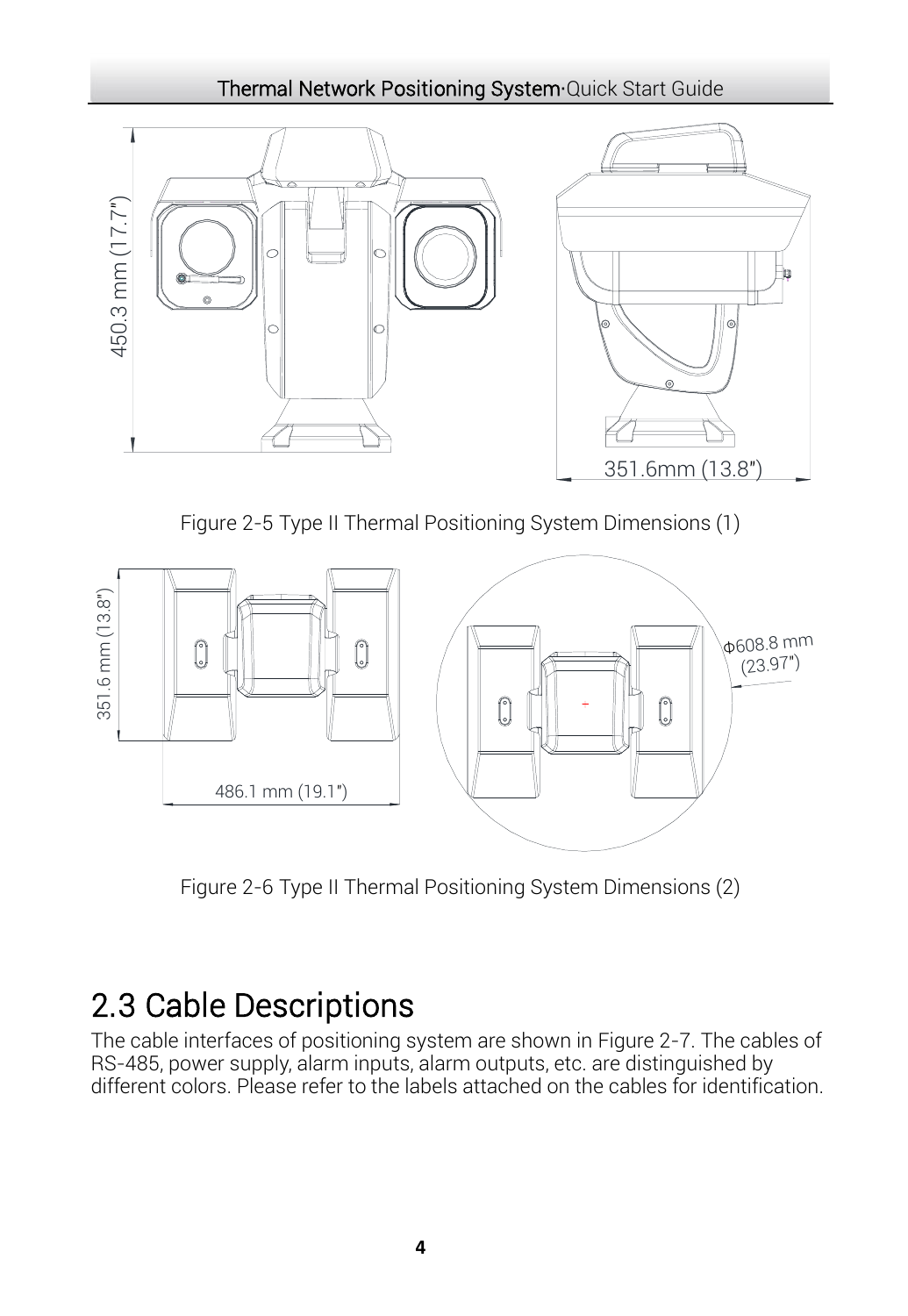

Figure 2-7 Cables of Other Positioning Systems

### <span id="page-10-1"></span><span id="page-10-0"></span>1.1 Alarm In/Out Connections



This section is only for the positioning system with alarm in/out functions.

The positioning system can be connected with alarm inputs (0~5VDC) and alarm outputs. Refer to the following diagrams for alarm output:



Figure 2-8 Alarm Out Connections

The alarm provides the relay output (no voltage), and the external power supply is required when it connects to the alarm device.

- For DC power supply (left diagram), the input voltage must be no more than 30VDC, 1A.
- For AC power supply, the external relay must be used (right diagram) to prevent damages to the positioning system and avoid risk of electric shock.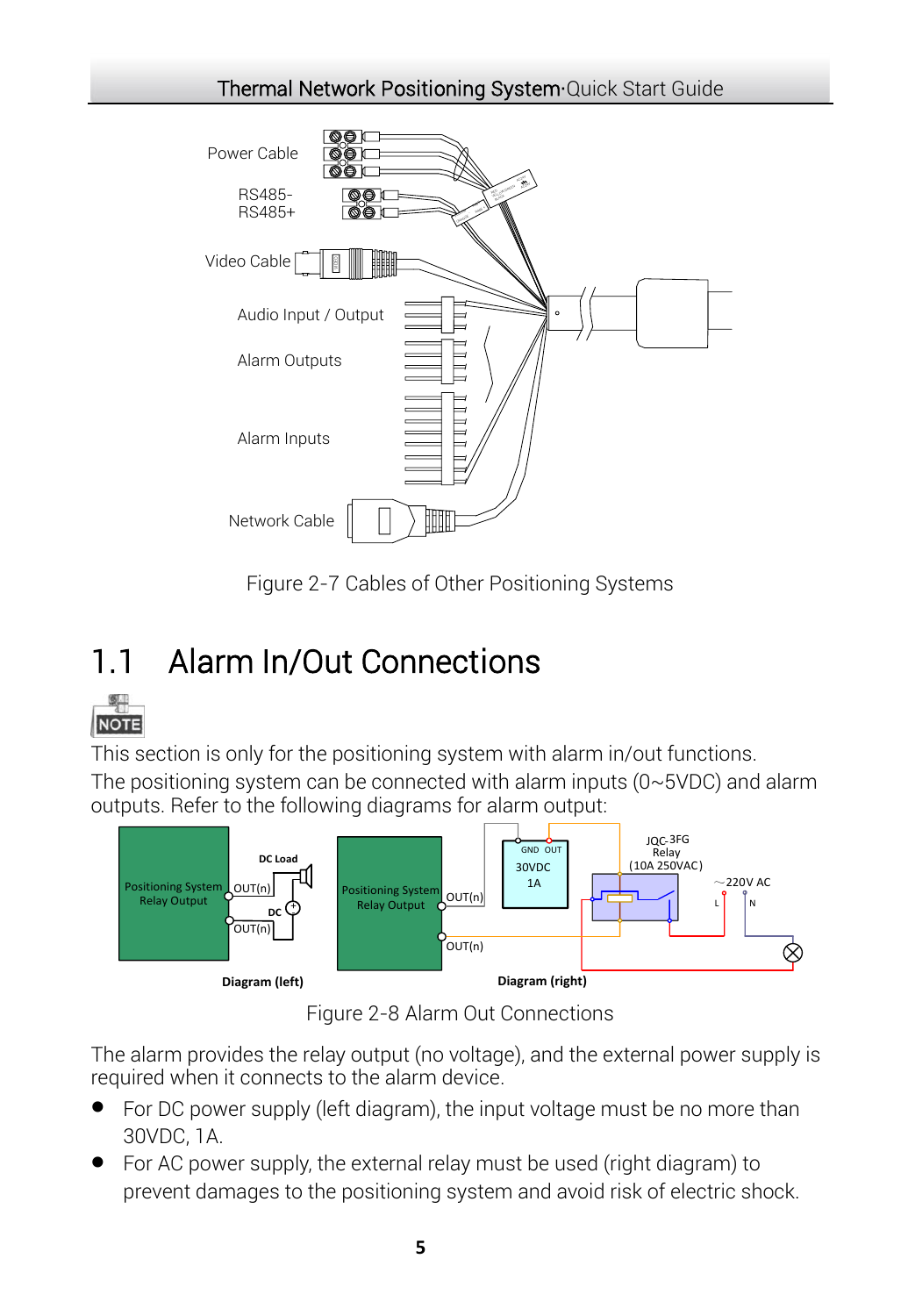## <span id="page-11-0"></span>3 Installing the Positioning System

### <span id="page-11-1"></span>3.1 Monitoring Distance Range

Electric lens is adopted for the thermal channel of positioning system. It supports auto-focus function and remote focus function. For different lens focal length, the monitoring range is shown in the table below:

| Lens Focal Length/mm                     | 25   | 50   | 75   | 100  |
|------------------------------------------|------|------|------|------|
| MRAD                                     | 0.68 | 0.34 | 0.23 | 0.17 |
| Detection Range<br>(Vehicle)/m           | 2255 | 4510 | 6765 | 9020 |
| Detection Range<br>(Human)/m             | 735  | 1471 | 2206 | 2941 |
| <b>Recognition Range</b><br>(Vehicle)/m  | 564  | 1127 | 1691 | 2255 |
| <b>Recognition Range</b><br>(Human)/m    | 184  | 368  | 551  | 735  |
| Identification Range<br>(Vehicle)/m      | 282  | 564  | 846  | 1127 |
| <b>Identification Range</b><br>(Human)/m | 92   | 184  | 276  | 368  |

Table 3-1 Monitoring Range (Pixel Interval: 17um)

Table 3-2 Monitoring Range (Pixel Interval: 25um)

| Lens Focal Length/mm             | 25   | 50   | 75   | 100  |
|----------------------------------|------|------|------|------|
| <b>MRAD</b>                      | 1.00 | 0.50 | 0.33 | 0.25 |
| Detection Range<br>(Vehicle)/m   | 1533 | 3067 | 4600 | 6133 |
| Detection Range<br>(Human)/m     | 500  | 1000 | 1500 | 2000 |
| Recognition Range<br>(Vehicle)/m | 383  | 767  | 1150 | 1533 |
| Recognition Range<br>(Human)/m   | 125  | 250  | 375  | 500  |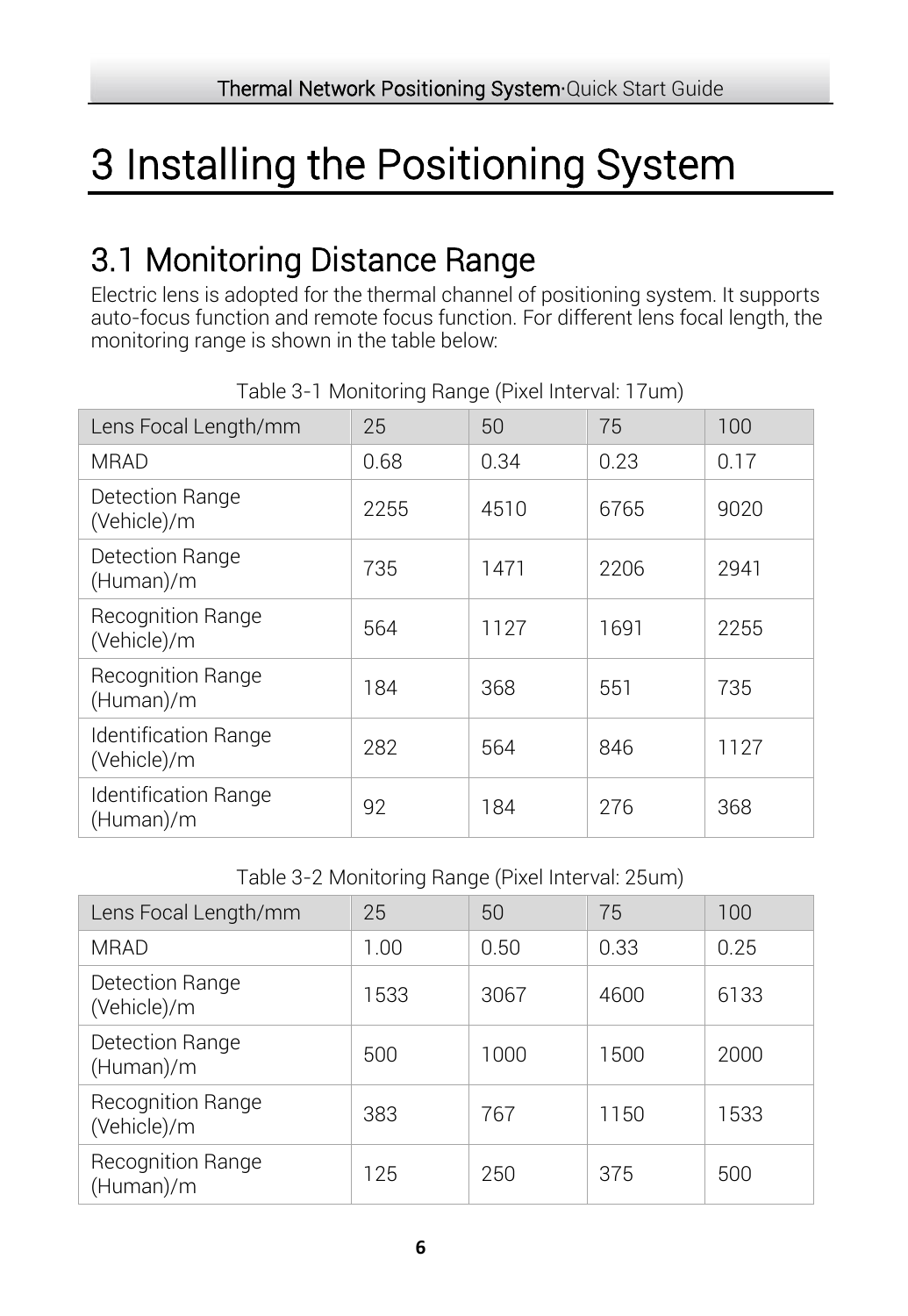| Lens Focal Length/mm                | 25  | 50  | 75  | 100 |
|-------------------------------------|-----|-----|-----|-----|
| Identification Range<br>(Vehicle)/m | 192 | 383 | 575 | 767 |
| Identification Range<br>(Human)/m   | 63  | 125 | 188 | 250 |



- This table is for reference only, and the actual detection range may vary according to different camera settings, mounting condition, monitor and so on.
- When the weather is fine and the atmospheric visibility is normal, the probability of detecting/recognizing/identifying target is 50%.
- The human width is presumed as 0.5m (human width cannot exceed 0.75m), the human height is presumed as 1.8m, and the vehicle width cannot exceed 2.3m.

### <span id="page-12-0"></span>3.2 Wiring

Please fully take into consideration the installation environment and position of the positioning system when you plan for the wiring. In order to make sure the stable power supply and signal transmission, please closely follow the rules below:

- Please get familiar with the installation environment before you wiring, including the wiring distance, wiring environment, keeping magnetic-field interference away, etc..
- Please make sure the rated voltage of the cable is higher than that the device requires, thus guarantee the device can work normally when the voltage instability occurs.
- Please avoid the interrupt line connection
- It's recommended to use a single complete cable for the device connection; if not, reinforce and protective measures should be taken for the wiring point between two cables, in case the circuit aging will make the device work abnormally.
- Make sure the video cable and the signal transmission cable are well protected. And pay attention to reinforce and protective measures during wiring.
- Make sure the cables are not too redundant or being stretched too tight.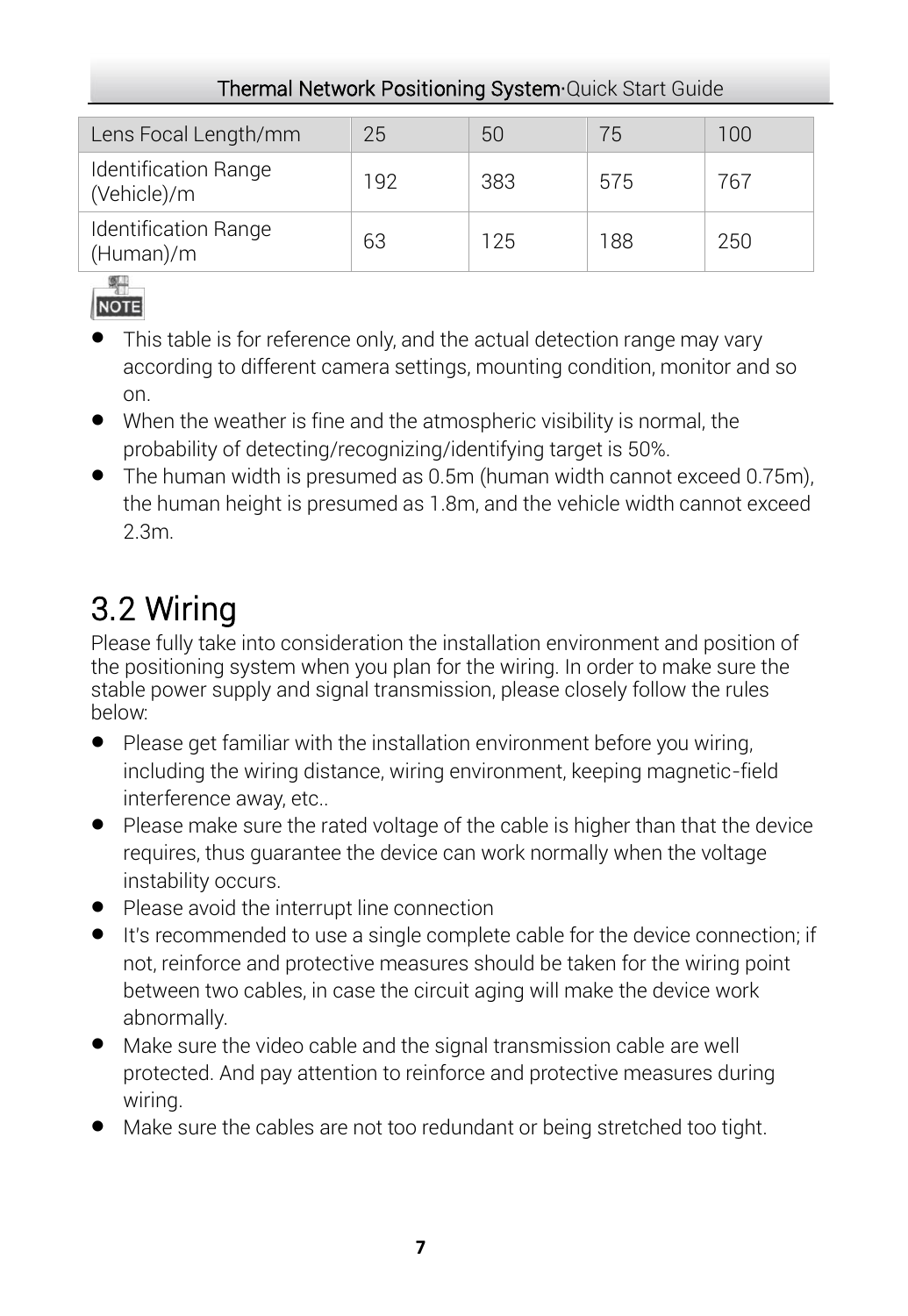Under normal circumstances, the wiring is completed by the professional technicians. However, when the device cannot work normally, you can check the above information to look for reason.

### <span id="page-13-0"></span>3.3 Memory Card Installation

#### *Steps:*

- 1. Open the memory card cover of the right side of the positioning system with cross screwdriver.
- 2. Insert the memory card into the card slot until it clicks, as shown in [Figure 3-1.](#page-13-2)



Figure 3-1 Memory Card Installation

<span id="page-13-2"></span><span id="page-13-1"></span>3. Cover the memory card slot and tighten two screws.

### 3.4 Installing Positioning System

### *Steps:*

1. Drill four screw holes on the bracket according to the base dimensions of the figure below with four screws.



Figure 3-2 Base Dimensions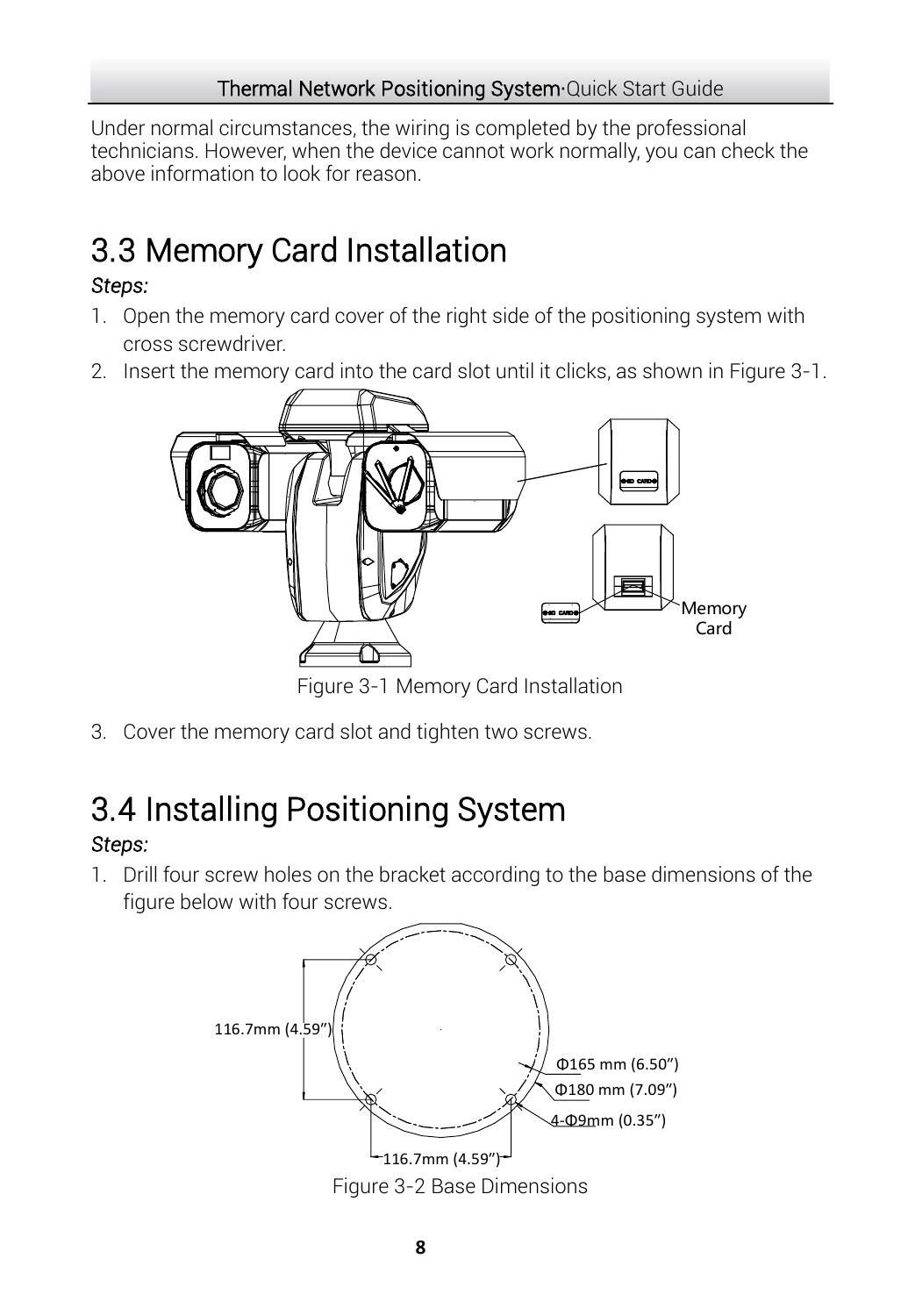2. Fix the positioning system onto the bracket base, as shown in [Figure 3-3.](#page-14-1) 卑

**NOTE** 

If no screw thread is found on the screw holes of the bracket base, lock the screw nut.

The length of the screws should be 30mm and the diameter of screws should be 8mm.

The thickness of bracket base should be at least 5mm.



Figure 3-3 Install the Positioning System

<span id="page-14-1"></span>3. Connect the corresponding required cables and power on. Make sure the system functions, e.g. live view and control operations can work normally.

### <span id="page-14-0"></span>3.5 Finishing Installing

Connect the corresponding cables and turn the power on; the system will do the self-test automatically. Make sure the live view image and the PTZ control work normally and then finish the installation.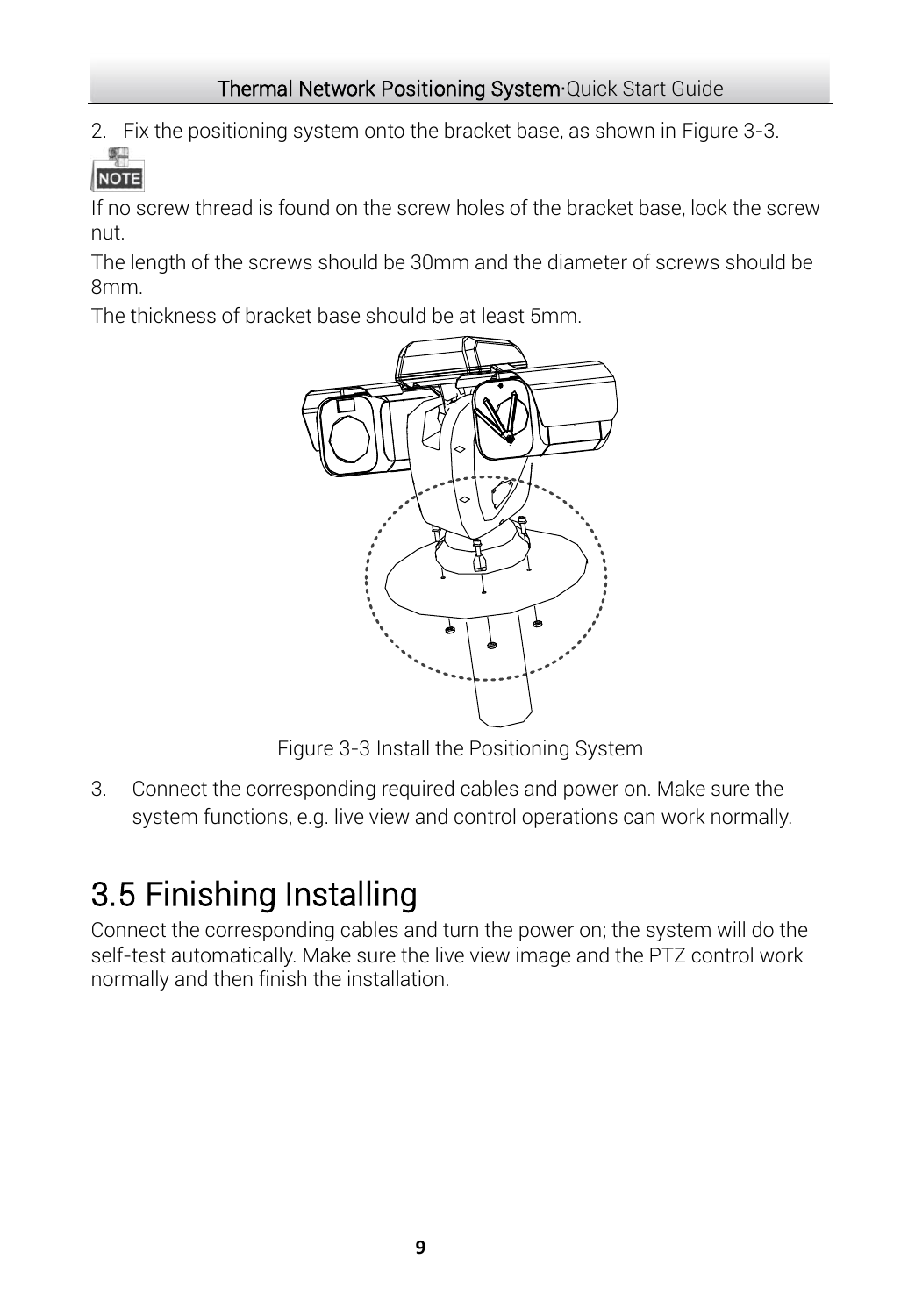## <span id="page-15-0"></span>4 Setting the System over the LAN



- You shall acknowledge that the use of the product with Internet access might be under network security risks. For avoidance of any network attacks and information leakage, please strengthen your own protection. If the product does not work properly, please contact with your dealer or the nearest service center.
- To ensure the network security of the positioning system, we recommend you to have the system assessed and maintained termly. You can contact us if you need such service.

### <span id="page-15-1"></span>4.1 Wiring

To view and configure the system via LAN (Local Area Network), you need to connect the network system in the same subnet with your PC. Then, install the SADP or client software to search and change the IP of network system. The following figure shows the cable connection of network system.



Figure 4-1 Wiring over LAN

### <span id="page-15-2"></span>4.2 Activating the System

### *Purpose:*

You are required to activate the system first by setting a strong password for it before you can use the system.

Activation via Web Browser, Activation via SADP, and Activation via client software are supported. In the following sections, activation via web browser and SADP will be taken as examples. You may refer to the user manual of the system for the details of activation via client software.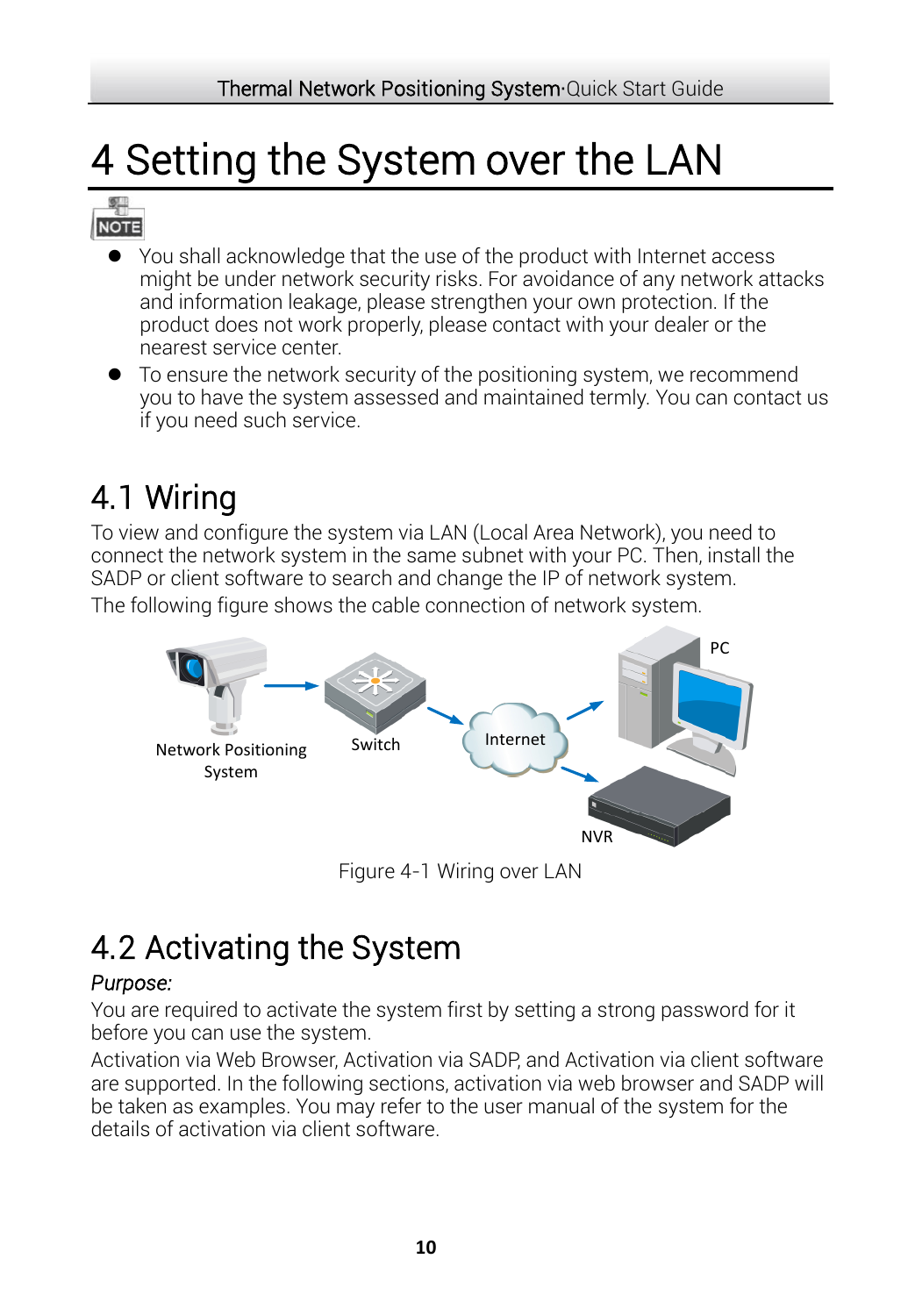### <span id="page-16-0"></span>**4.2.1** Activation via Web Browser

### *Steps:*

- 1. Power on the system, and connect the system to the network.
- 2. Input the IP address into the address bar of the web browser, and click Enter to enter the activation interface.



NOTE The default IP address of the system is 192.168.1.64.

| <b>Activation</b> |                                                                                                                                                                                        |    |
|-------------------|----------------------------------------------------------------------------------------------------------------------------------------------------------------------------------------|----|
|                   |                                                                                                                                                                                        |    |
| <b>User Name</b>  | admin                                                                                                                                                                                  |    |
| Password          |                                                                                                                                                                                        |    |
|                   | Valid password range [8-16]. You<br>can use a combination of numbers,<br>lowercase, uppercase and special<br>character for your password with at<br>least two kinds of them contained. |    |
| Confirm           |                                                                                                                                                                                        |    |
|                   |                                                                                                                                                                                        | OK |

Figure 4-2 Activation Interface(Web)

- 3. Create a password and input the password into the password field.
	- STRONG PASSWORD RECOMMENDED*– We highly recommend you create a strong password of your own choosing (using a minimum of 8 characters, including upper case letters, lower case letters, numbers, and special characters) in order to increase the security of your product. And we recommend you reset your password regularly, especially in the high security system, resetting the password monthly or weekly can better protect your product.*
- 4. Confirm the password.
- 5. Click OK to activate the system and enter the live view interface.

### <span id="page-16-1"></span>**4.2.2** Activation via SADP Software

SADP software is used for detecting the online device, activating the device, and resetting the password.

Get the SADP software from the supplied disk or the official website, and install the SADP according to the prompts. Follow the steps to activate the system*.* 

### *Steps:*

- 1. Run the SADP software to search the online devices.
- 2. Check the device status from the device list, and select an inactive device.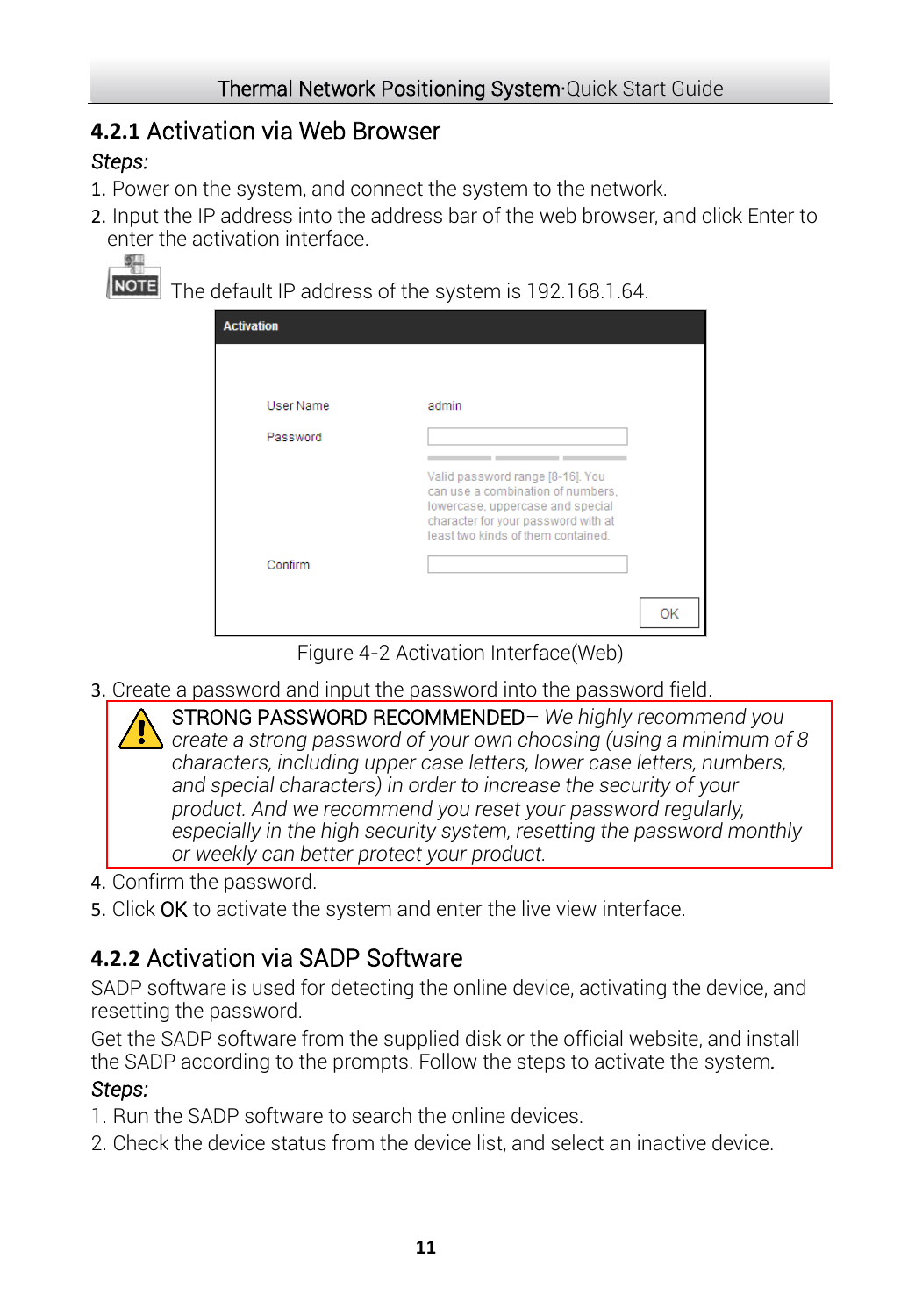| <b>O</b> <sub>n</sub> Online Devices<br><sup>1</sup> Help                                                                                                                                                                                                                                                                                                                                                                                                                                                                                                                                                                                                                                                                                                                               |      |
|-----------------------------------------------------------------------------------------------------------------------------------------------------------------------------------------------------------------------------------------------------------------------------------------------------------------------------------------------------------------------------------------------------------------------------------------------------------------------------------------------------------------------------------------------------------------------------------------------------------------------------------------------------------------------------------------------------------------------------------------------------------------------------------------|------|
|                                                                                                                                                                                                                                                                                                                                                                                                                                                                                                                                                                                                                                                                                                                                                                                         |      |
| Total number of online devices: 3<br>(iii) Save as Excel @ Refresh<br>Modify Network Parameters                                                                                                                                                                                                                                                                                                                                                                                                                                                                                                                                                                                                                                                                                         |      |
| IP Address:<br>192.168.1.64<br>IPv4 Gateway HTTP Port<br>Device Type<br>IPv4 Address<br>Port<br>Software Version<br>ID.<br><b>Security</b><br>Port<br>8000<br>Vx.x.xxbuild xxxxxx<br>XX-XXXXXXXX-X 192.168.1.64<br>8000<br>192.168.1.1<br><b>N/A</b><br>001<br>Active<br>255 255 255.0<br>Subnet Mask:<br>XX-XXXXXXXXX 192.168.1.64<br>8000<br>vx.x.xbuild xxxxxx<br>192.168.1.1 80<br>002<br>Inactive<br>192.168.1.1<br>IPv4 Gateway:<br>xxxxxxxxxxxxxxxxxxxxx<br>192.168.1.1<br>003<br>XX-XXXXXXXXXX 192.168.1.64<br>Active<br>8000<br>80<br>IPv6 Address:<br>E<br>IPv6 Gateway:<br>E<br>$\mathbf{0}$<br>IPv6 Prefix Length:<br><b>HTTP Port</b><br>80<br>Device Serial No.:<br>XX-3000000000-XXXXXXXX<br>Enable DHCP<br>Password<br>Device Activation<br>New Password:<br><br>Strong | Save |
| Confirm Password:                                                                                                                                                                                                                                                                                                                                                                                                                                                                                                                                                                                                                                                                                                                                                                       | OK   |

Figure 4-3 SADP Interface

3. Create a password and input the password in the password field, and confirm the password.



#### 4. Click OK to save the password.

You can check whether the activation is completed on the popup window. If activation failed, please make sure that the password meets the requirement and then try again.

### <span id="page-17-0"></span>4.3 Modifying the IP Address

#### *Purpose:*

To view and configure the system via LAN (Local Area Network), you need to connect the network system in the same subnet with your PC. Then, install the SADP software or client software to search and change the IP of network system. We will take modifying the IP Address via SADP software as an example to introduce the IP address modification.

#### *Steps:*

- 1. Run the SADP software.
- 2. Click to select an active device.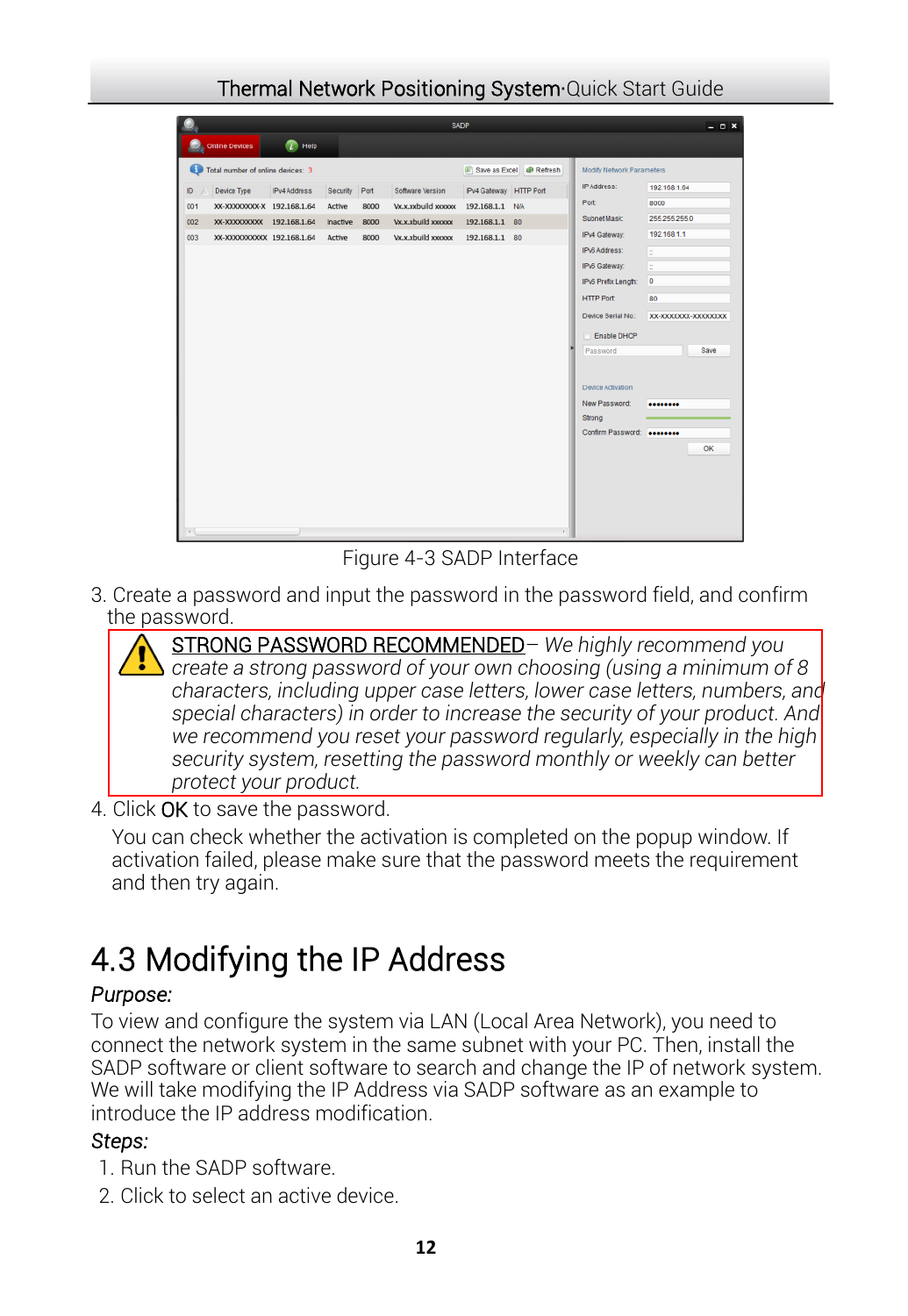

NOTE Please refer to section 3.2 to activate the system if it is inactive.

3. Change the device IP address to the same subnet with your computer by either modifying the IP address manually or checking the checkbox of Enable DHCP.

| <b>Modify Network Parameters</b> |                     |  |  |
|----------------------------------|---------------------|--|--|
| IP Address:                      | 192.168.1.64        |  |  |
| Port <sup>-</sup>                | 8000                |  |  |
| Subnet Mask:                     | 255 255 255 0       |  |  |
| IPv4 Gateway:                    | 192.168.1.1         |  |  |
| <b>IPv6 Address:</b>             | ٠.<br>н.            |  |  |
| IPv6 Gateway:                    | ٠.<br>н.            |  |  |
| IPv6 Prefix Length:              | $\Omega$            |  |  |
| <b>HTTP Port</b>                 | 80                  |  |  |
| Device Serial No.:               | XX-XXXXXXX-XXXXXXXX |  |  |
| <b>Enable DHCP</b>               |                     |  |  |
| Password                         | Save                |  |  |

Figure 4-4 Modify the IP Address

4. Input the password and click Save to activate your IP address modification.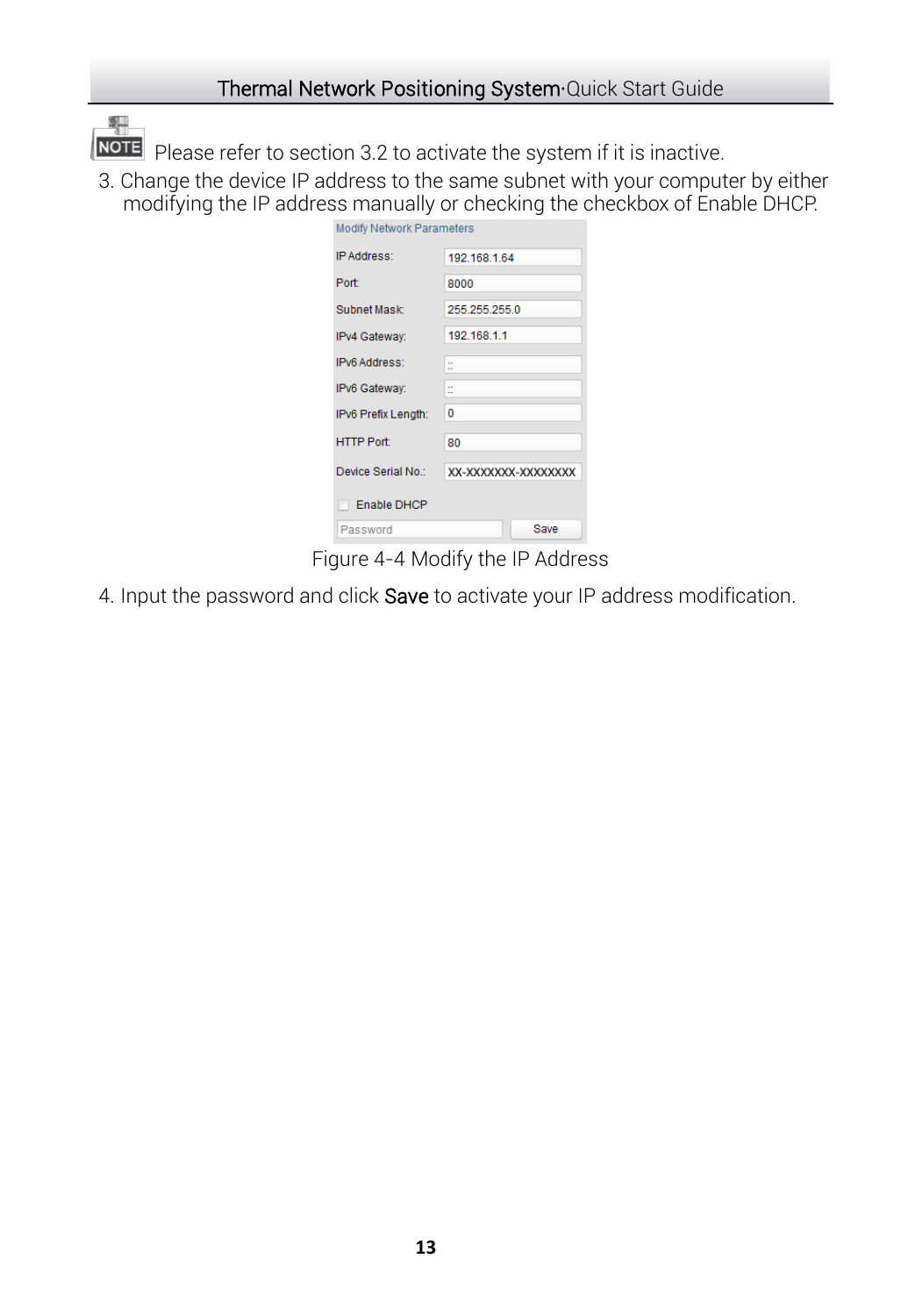## <span id="page-19-0"></span>5 Operating via Web browser

### <span id="page-19-1"></span>5.1 Accessing the System

### *System Requirement:*

Operating System: Microsoft Windows XP SP1 and above version / Vista / Win7 / Server 2003 / Server 2008 32bits

CPU: Intel Pentium IV 3.0 GHz or higher

RAM: 1G or higher

Display: 1024× 768 resolution or higher

Web Browser: Internet Explorer 7.0 and above version, Apple Safari 5.02 and above version, Mozilla Firefox 5 and above version and Google Chrome8 and above version

#### *Steps:*

- 1. Open the web browser.
- 2. In the browser address bar, input the IP address of the network positioning system, e.g., 192.168.1.64 and press the Enter key to enter the login interface.
- 3. Activate the positioning system for the first time using, refer to the section

### *[4.2 Activating the S](#page-15-2)ystem*.

4. Input the user name and password and click

The admin user should configure the device accounts and user/operator permissions properly. Delete the unnecessary accounts and user/operator permissions.



The device IP address gets locked if the admin user performs 7 failed password attempts (5 attempts for the user/operator).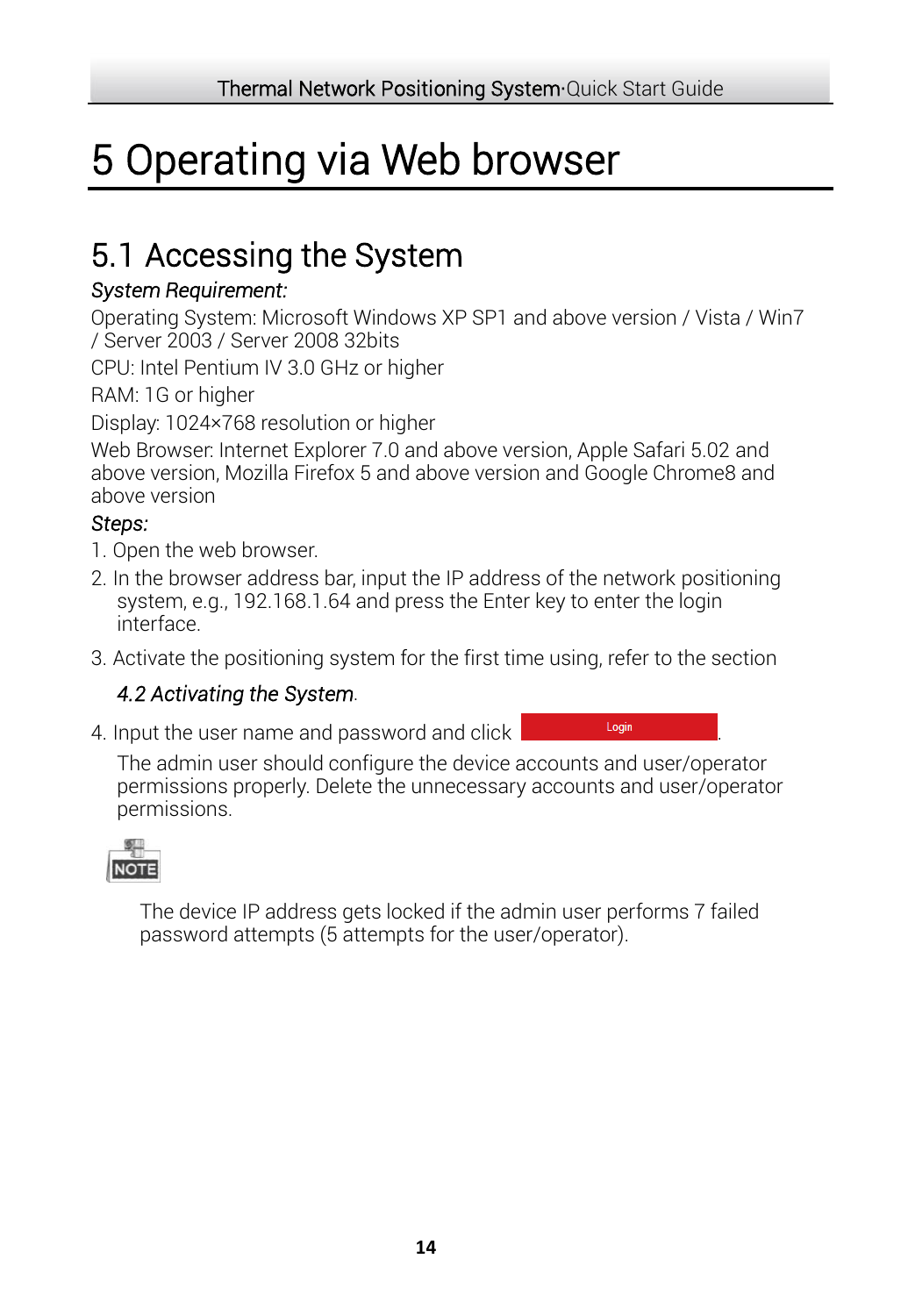

Figure 5-1 Login Interface

5. Install the plug-in before viewing the live video and managing the network positioning system. Please follow the installation prompts to install the plug-in.



You may have to close the web browser to finish the installation of the plug-in.

| Please click here to download and install the plug-in. Close the browser when installing the plug-in. |         |  |  |
|-------------------------------------------------------------------------------------------------------|---------|--|--|
|                                                                                                       |         |  |  |
|                                                                                                       |         |  |  |
|                                                                                                       |         |  |  |
|                                                                                                       |         |  |  |
|                                                                                                       | $\circ$ |  |  |

Figure 5-2 Download Plug-in

6. Reopen the web browser after the installation of the plug-in and repeat the above steps 2-4 to login.



For detailed instructions of further configuration, please refer to the user manual of network positioning system.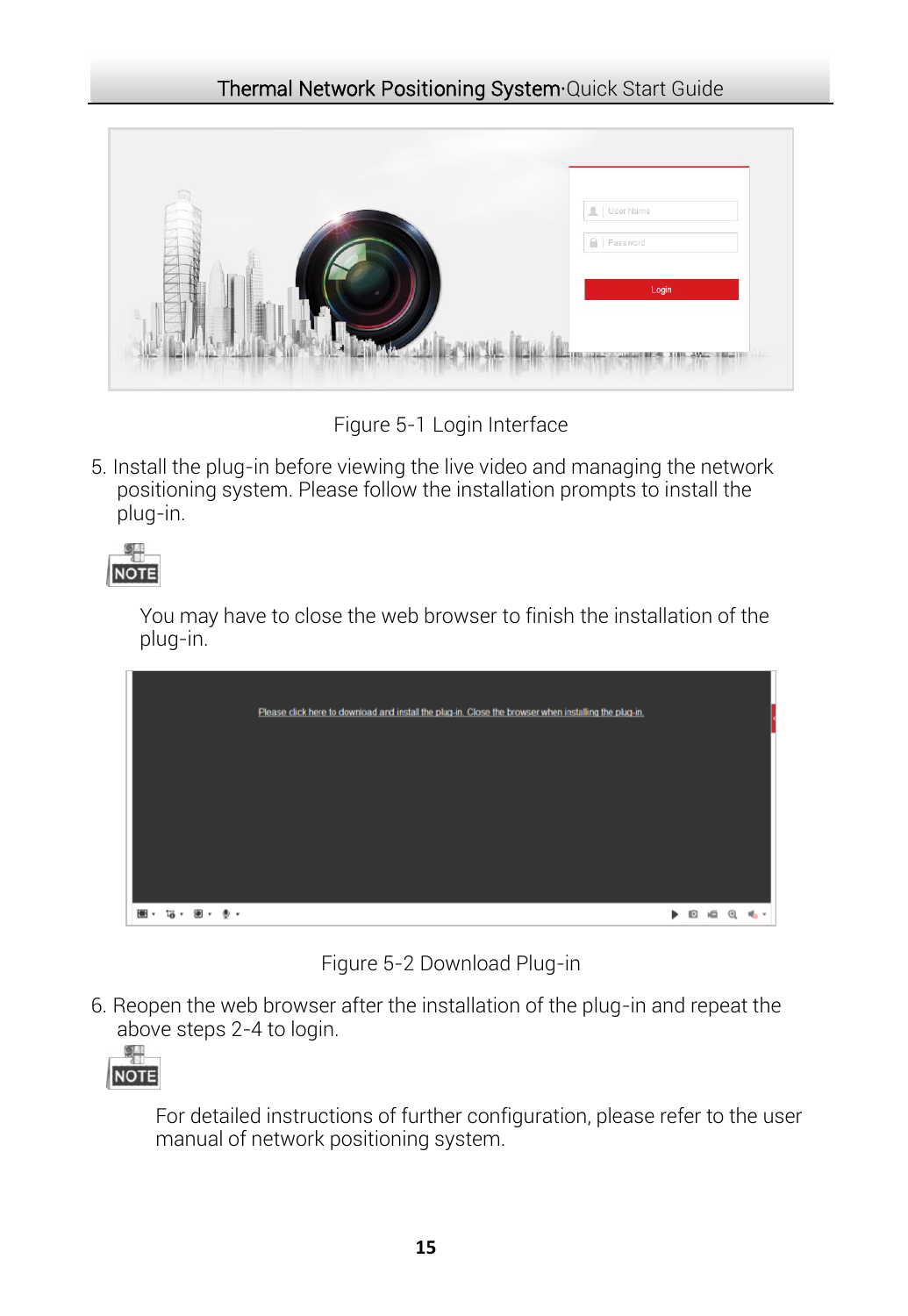### <span id="page-21-0"></span>5.2 Live View Page

The live video page allows you to view live video, capture images, realize PTZ control, set/call presets and configure video parameters.



Figure 5-3 Live View Page

### Menu Bar:

Click each tab to enter Live View, Playback, Picture, and Configuration page respectively.

Click  $\bullet$  to display the help file of the positioning system.

Click  $\Box$  to logout the system.

#### Live View Window:

Display the live video.

#### Toolbar:

Operations on the live view page, e.g., live view, capture, record, audio on/off, regional exposure, regional focus, etc.

### PTZ Control:

Panning, tilting, focusing and zooming actions of the positioning system. The lighter, wiper, one-touch focus and lens initialization control.

#### Preset/patrol/pattern:

Set and call the preset/patrol/pattern for the positioning system.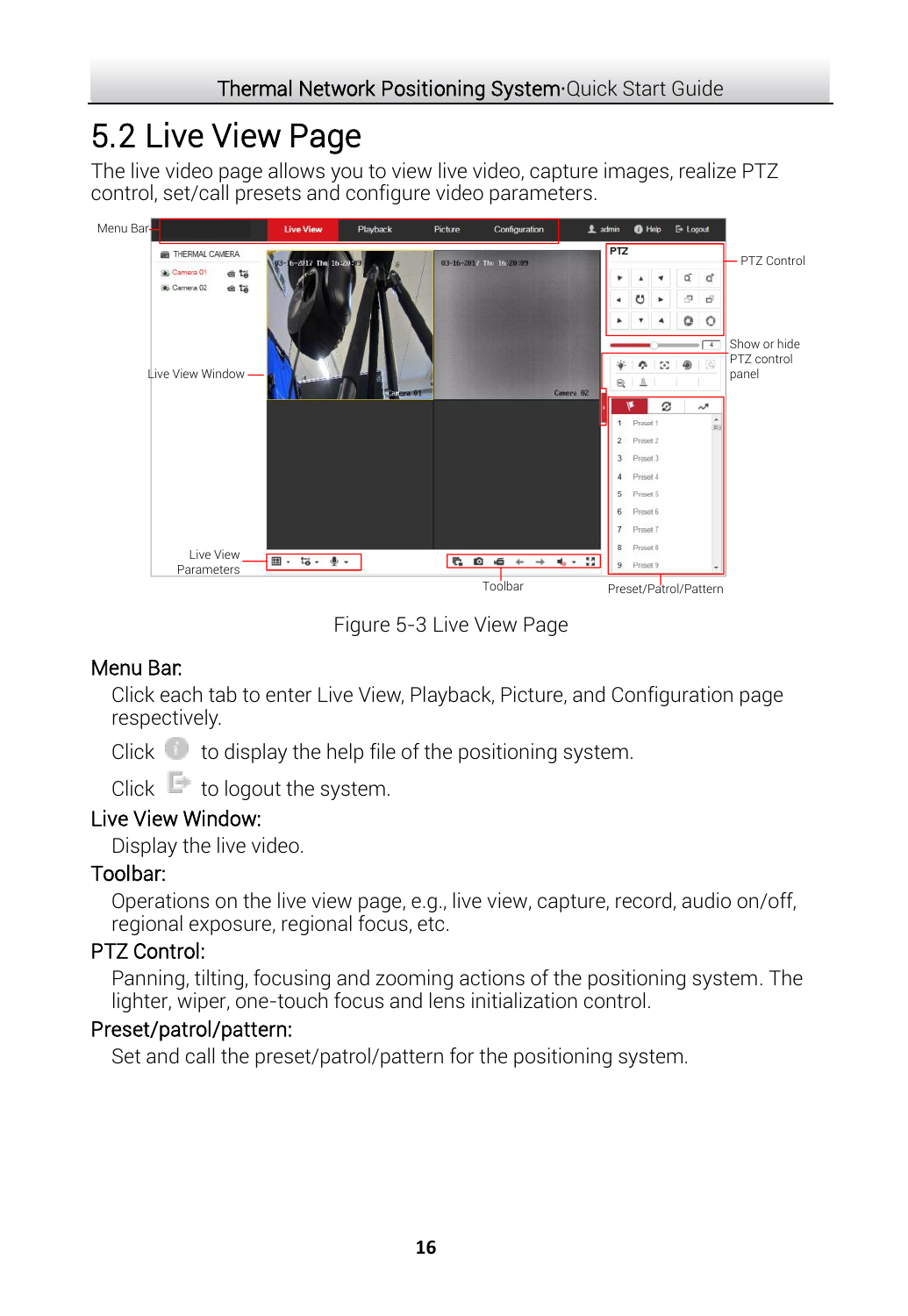## <span id="page-22-0"></span>Appendix

### <span id="page-22-1"></span>Frequently Asked Questions (FAQ)

<span id="page-22-2"></span>Device Running Error

Question:

- The device fails to start up or reboots repeatedly.
- The device constantly powers off unexpectedly when you pan/tilt the device or call preset.
- The device fails to zoom in/out or pan/tilt.

Answer:

- Examine the power supply of the positioning system and see whether it meets the requirements.
- Select the power supply as close as possible.
- Examine the power cord and see whether it meets the requirements.

<span id="page-22-3"></span>Device Upgrading

Question:

Device fails to upgrade.

Answer:

 Examine if the device upgrading fails because of the poor network.

 Examine if the upgrading program matches with the device type.

<span id="page-22-4"></span>Others

Question:

The device live view is vague.

Answer:

- Examine if you removed the protective film.
- Examine if the lens is dirty or not.
- Examine if any obstruction is nearby, e.g. spider web.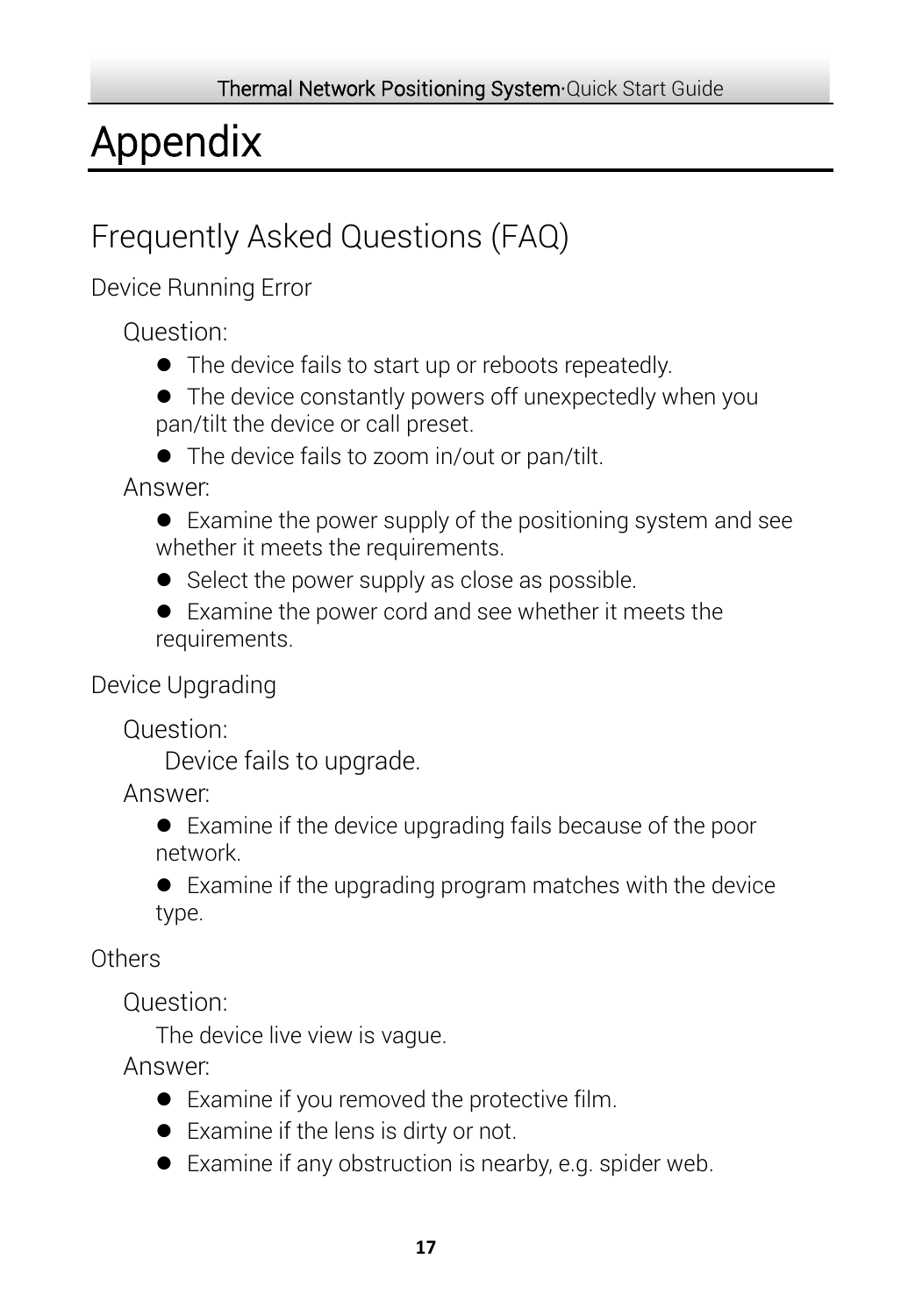Question:

Live view fails with good network connection.

Answer:

 Examine if the IE plug-in is well installed. Change the Website Blocker settings if necessary.

 For cross-domain routing, enable the UPnP of device, or set manual mapping to port No. 80, 8000, or 554.

 Examine if the live view channel amount exceeds the upper limit.

● Examine the network bandwidth

Question:

Focus fails when you test outdoor device in indoor situation. Answer:

**•** Restore the device to default settings.

 Adjust the Min. Focusing Distance in Configuration > Image> Display Settings > Focus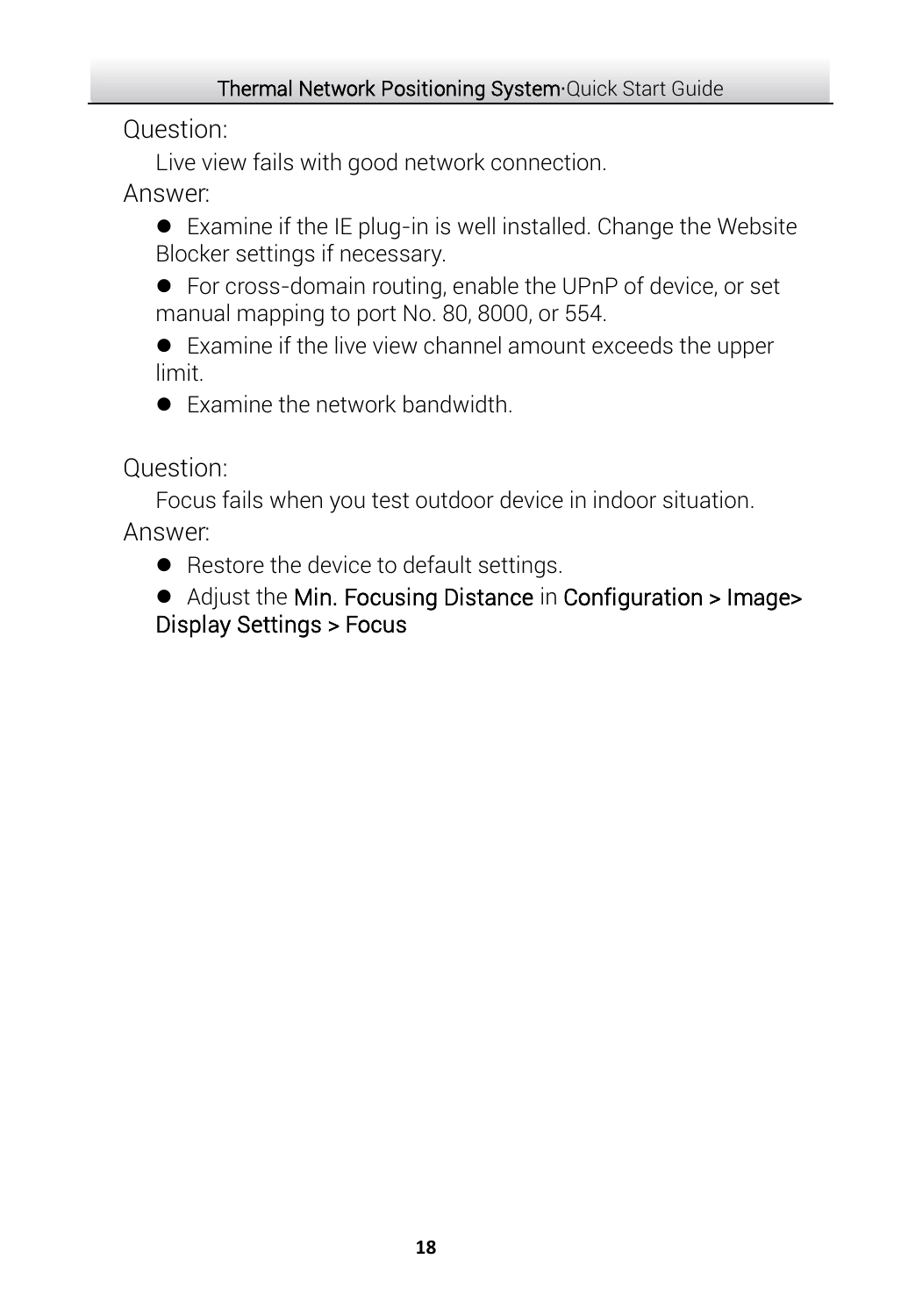<span id="page-24-0"></span>

| Material                 | Temperature (°C/°F) | Emissivity      |
|--------------------------|---------------------|-----------------|
| Water                    | 0 to 100/32 to 212  | $0.95 - 0.98$   |
| Soil (Dry)               | 20/68               | 0.92            |
| Soil (Moist)             | 20/68               | 0.95            |
| Wood                     | 17/62.6             | 0.962           |
| Sand                     | 20/68               | 0.9             |
| Sandstone                | 19/66.2             | $0.909 - 0.935$ |
| PVC (Polyvinyl Chloride) | 70/158              | 0.93            |
| Pitch                    | 20/68               | 0.967           |
| Paint                    | 70/158              | $0.92 - 0.94$   |
| Wallpaper                | 20/68               | $0.85 - 0.90$   |
| Cloth                    | 20/68               | 0.98            |
| Concrete                 | 20/68               | 0.92            |
| Pavement                 | 5/41                | 0.974           |
| Smooth Porcelain         | 20/68               | 0.92            |
| Ceramic                  | 17/62.6             | 0.94            |
| Plaster                  | 17/62.6             | 0.86            |
| <b>Brick</b>             | 35/95               | 0.94            |
| Ebonite                  | 0 to 100/32 to 212  | 0.89            |
| Carbon                   | 20 to 400/68 to 752 | $0.95 - 0.97$   |
| Granite (Rough)          | 20/68               | 0.879           |
| CRS (Cold Rolled Steel)  | 70/158              | 0.09            |
| Cupric Oxide             | 50/122              | 0.88            |
| Copper                   | 20/68               | 0.07            |
| Copper Oxide             | 50/122              | $0.6 - 0.7$     |